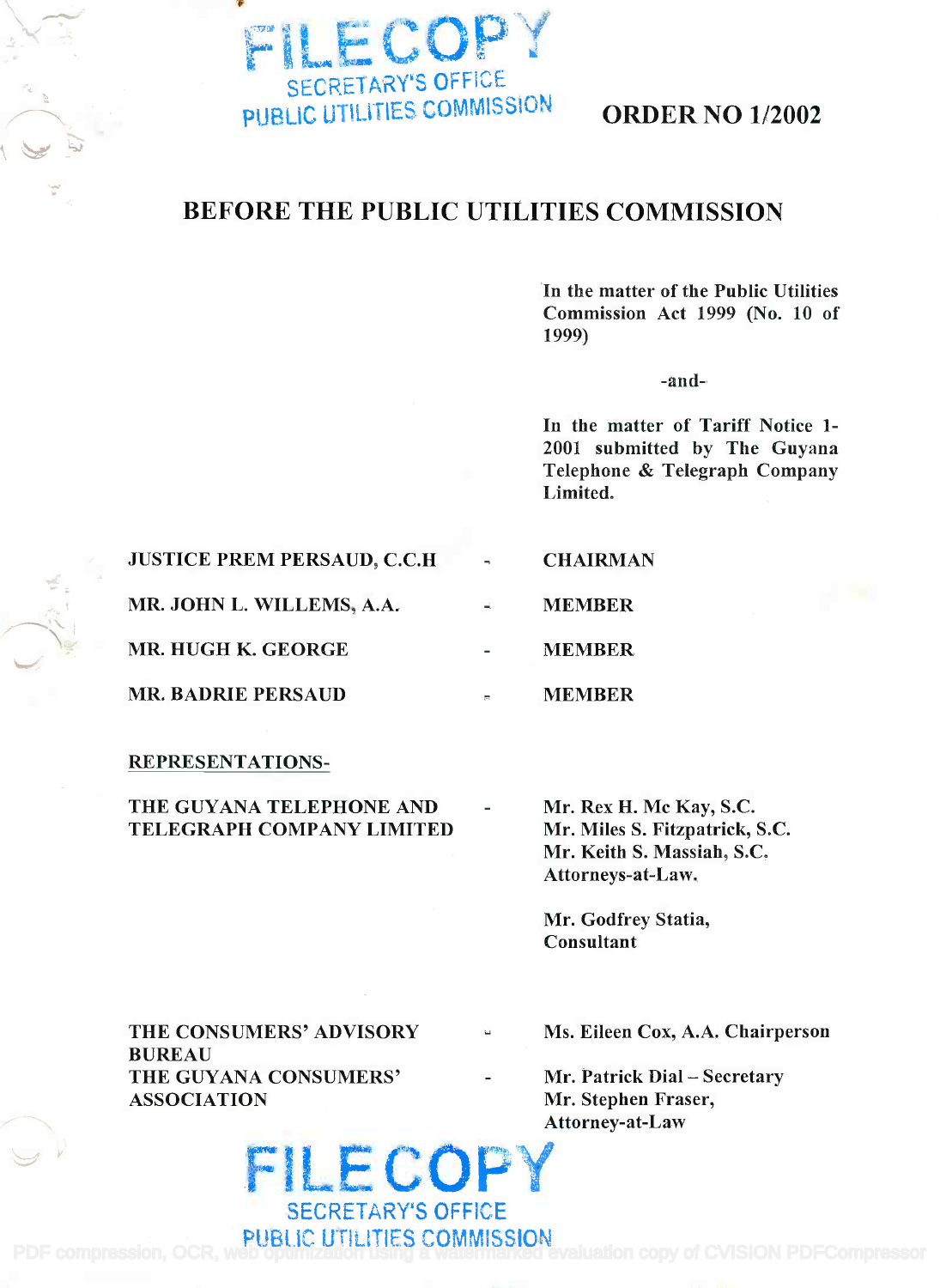## No. 1/2002

## Decision **Decision**

The Guyana Telephone and Telegraph Company Ltd. (GT&T) has submitted on The Guyana Telephone and Telegraph Company Ltd. (GT&T) has submitted on the 31<sup>st</sup> December 2001 Tariff Notice No. 1/2001, under the provision of Sections  $41(1)$ and 41(2) of the Public Utilities Commission Act, No. 10 of 1999, pursuant to Section 33 of the said Act, seeking approval of a tariff establishing a change of rate in some of the said Act, seeking approval of a tariff establishing a change of rate in some instances and new rates in order to give effect to its entitlement of a minimum rate of instances and new rates in order to give effect to its entitlement of a minimum rate of return of 15% on its capital. It is for the incumbent operator, GT&T, to propose tariffs return of 15% on its capital. It is for the incumbent operator, GT&T, to propose tariffs and the regulator PUC to react by accepting, rejecting or modifying these tariffs.

The Public Utilities Commission had on its own motion on the 20<sup>th</sup> December 2001 initiated proceedings to consider the effect of the proposed reduction of the 2001 initiated proceedings to consider the effect of the proposed reduction of the international settlement rates and if necessary to make such amendments or adjustments international settlement rates and if necessary to make such amendments or adjustments to the current rates. to the current rates.

GT&T however subsequently, on the  $31<sup>st</sup>$  December 2001 filed their application seeking approval for change of rates. seeking approval for change of rates.

By consent of all parties we proceeded to hear GT&T's application and By consent of all parties we proceeded to hear GT&T's application and did not pursue ours. did not pursue ours.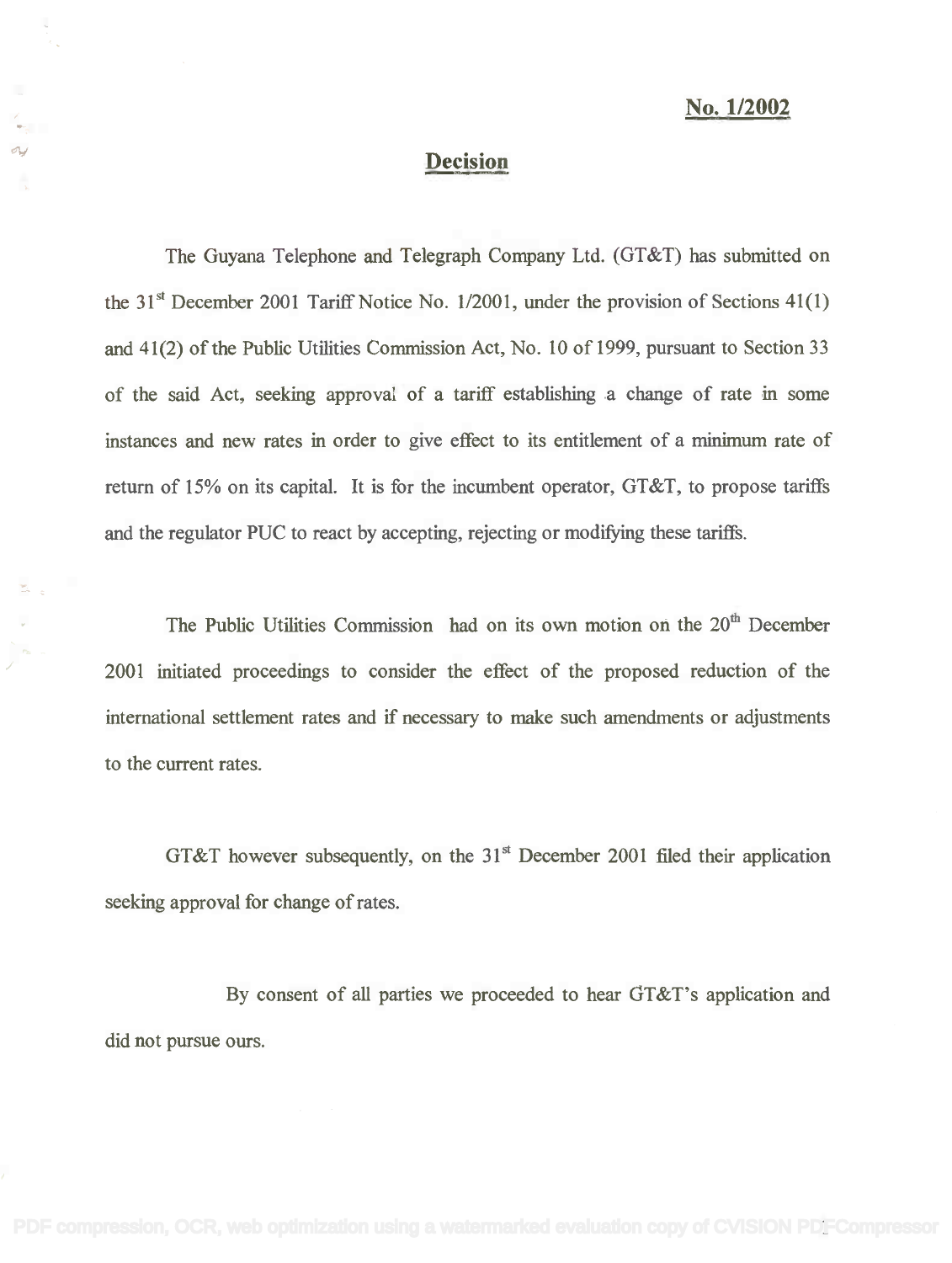Under Section 33(a) of the Act, the 15% return on its capital means the capital Under Section 33(a) of the Act, the 15% return on its capital means the capital invested or dedicated for providing a service, or in other words the capital dedicated to public use. public use.

The tariff document which forms part of the notice detailed the following: - The tariff document which forms part of the notice detailed the following:-

- (a) the existing and duly established rate or rates; (a) the existing and duly established rate or rates;
- (b) the changes proposed to be made in the rates; (b) the changes proposed to be made in the rates;
- (c) the reasons for the change in the rates. (c) the reasons for the change in the rates.

 $\bar{z}$ 

Briefly, the reason for the change in the rates is to enable GT&T to recoup whatever Briefly, the reason for the change in the rates is to enable GT&T to recoup whatever revenue it expects to lose as a result of the reduction of the international settlement rates. revenue it expects to lose as a result of the reduction of the international settlement rates. This reduction has come about because of an order by the United States Federal This reduction has come about because of an order by the United States Federal Communication Commission (FCC) in 1997, mandating that the rates be reduced from Communication Commission (FCC) in 1997, mandating that the rates be reduced from 85 cents US to 23 cents US per minute by the  $1<sup>st</sup>$  January 2002. In effect it means that GT&T will receive 23 cents US per minute for calls terminating in Guyana from the USA GT&T will receive 23 cents US per minute for calls terminating in Guyana from the USA instead of 85 cents per minute. Reciprocally, GT&T will pay to the US carrier 23 cents instead of 85 cents per minute. Reciprocally, GT&T will pay to the US carrier 23 cents per minute for calls terminating in the USA from Guyana. per minute for calls terminating in the USA from Guyana.

ATN/GT&T had petitioned the FCC seeking a waiver with respect to the A*TN/GT* &T had petitioned the FCC seeking a waiver with respect to the Benchmarks order for 23 cents for the next 5 years with respect to Guyana. The Petition Benchmarks order for 23 cents for the next 5 years with respect to Guyana. The Petition was dismissed on 15 November, 2001 and GT&T entered into an agreement with Concert Global Network Services Ltd for the international accounting rates to be in accord with Global Network Services Ltd for the international accounting rates to be in accord with the FCC's ruling. the FCC's ruling.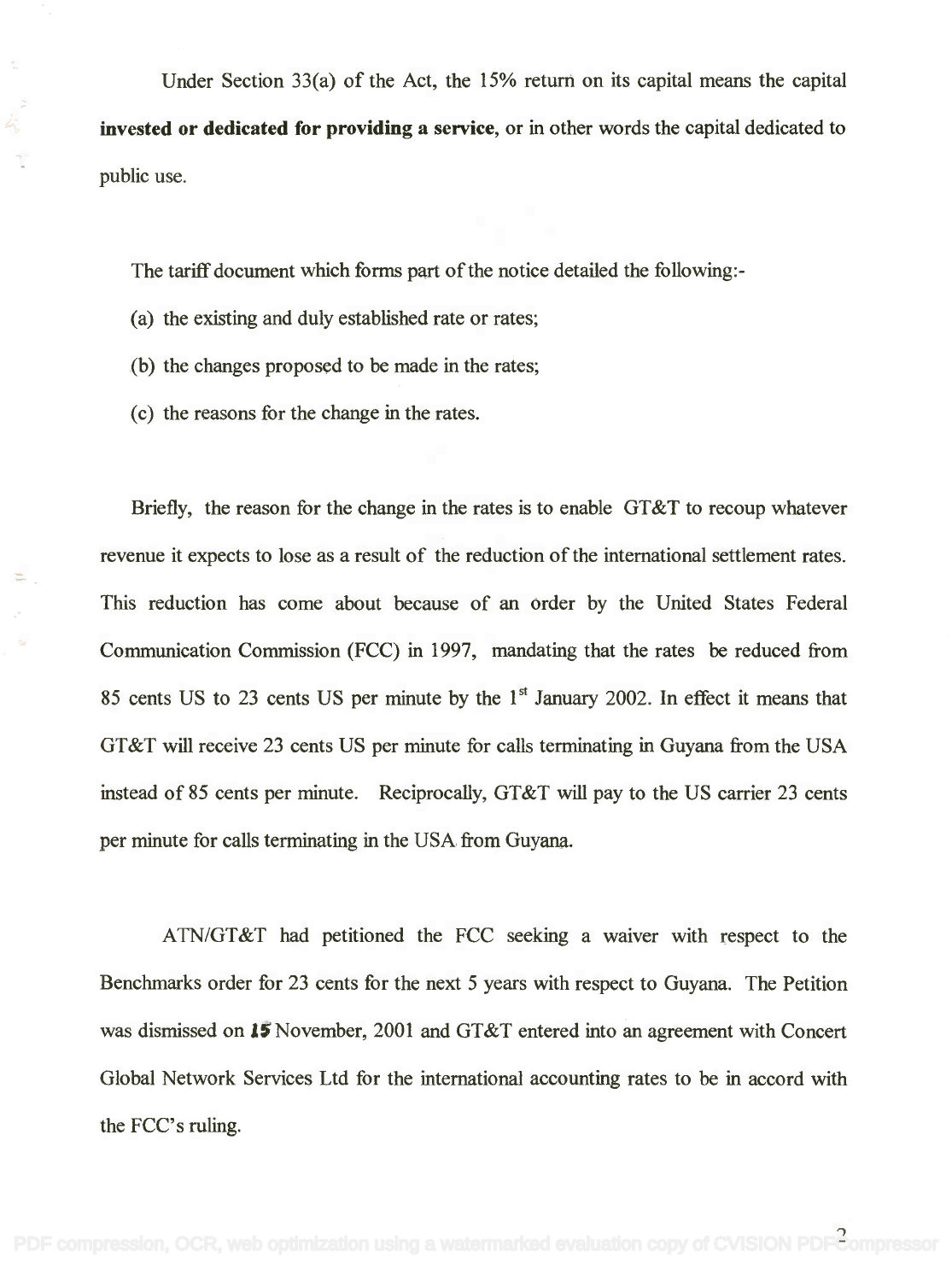However, prior to its filing in December 31, 2001, with which application we are However, prior to its filing in December 31, 2001, with which application we are dealing, GT&T on the 17<sup>th</sup> day of December 2001 further petitioned the FCC to review that November ruling. that November ruling.

If the application by GT&T is allowed and the FCC grants a waiver the If the application by GT&T is allowed and the FCC grants a WaIver the Commission will have to revisit the order we are now making concerning the rates, under Commission will have to revisit the order we are now making concerning the rates, under the provisions of the Public Utilities Commission Act No. 10 of 1999. The basis on the provisions of the Public Utilities Commission Act No. 10 of 1999. The basis on which our present order is made would have been varied. which our present order is made would have been varied.

At the hearing of the application, on the  $9<sup>th</sup>$  January 2002, the Consumer Associations objected to the application, which they said should be rejected on the Associations objected to the application, which they said should be rejected on the grounds inter-alia: grounds inter-alia:-

- (a) the application does not comply with the requirements of its Licence and (a) the application does not comply with the requirements of its Licence and the PUC Act; the PUC Act;
- (b) the principles and methodology used for the determination of the revenue (b) the principles and methodology used for the determination of the revenue requirement are highly questionable.

With respect to (b) above the objection, with respect, does not constitute a valid With respect to (b) above the Objection, with respect, does not constitute a valid reason for rejection, in that if the principles and methodology used for the determination reason for rejection, in that if the principles and methodology used for the determination are questionable the Commission will reject them and apply the correct principles and are questionable the Commission will reject them and apply the correct principles and methodology in the determination of the issues before it. methodology in the determination of the issues before it.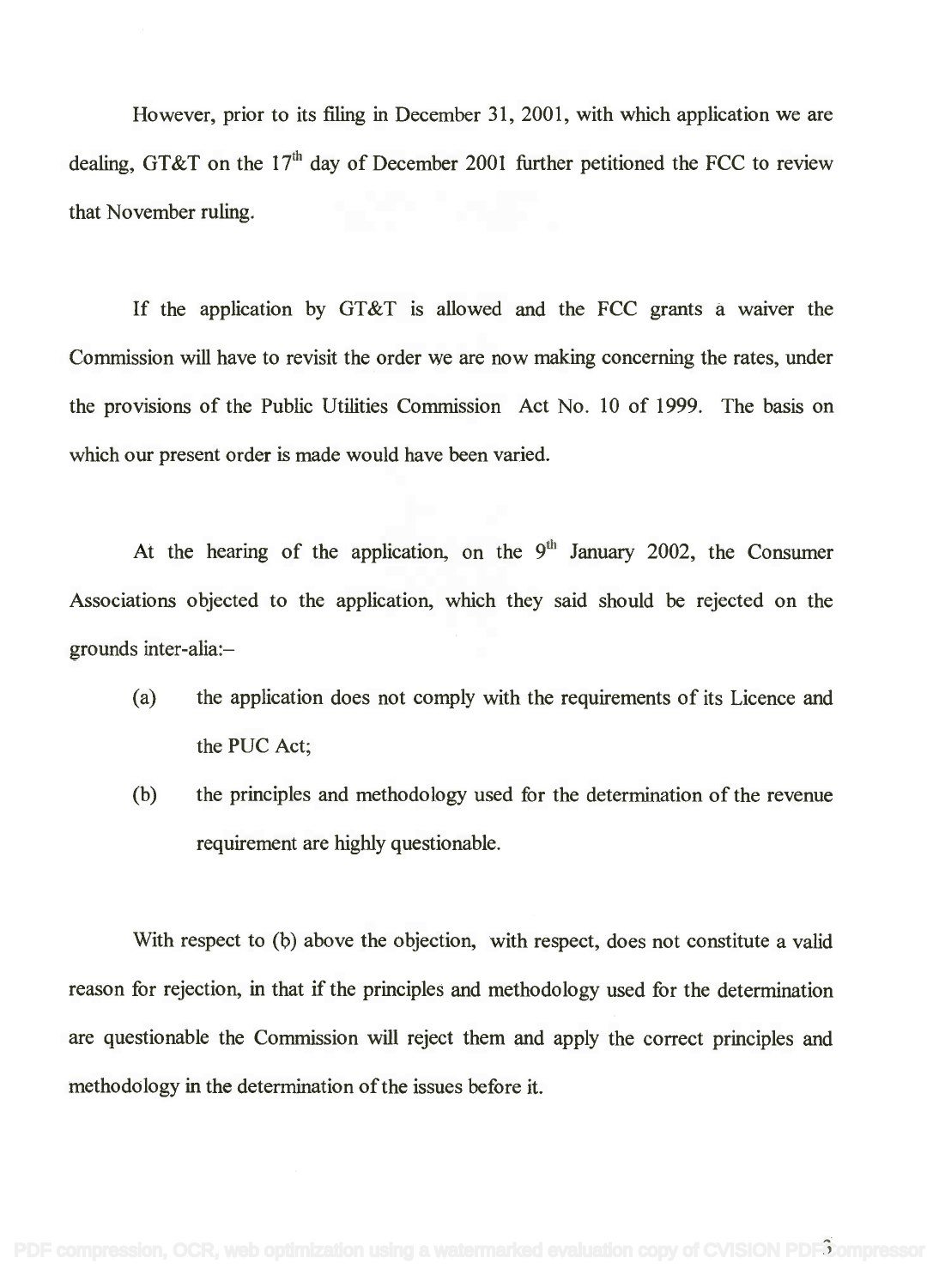Concerning (a) the Consumers contend that the licence issued to GT&T require that its operations must be separated for accounting purposes, into four different businesses; the reasons for such being to prevent cross-subsidization or transfer pricing between the various businesses.

÷,

The Commission accepts that it is desirable that the different businesses be separated for accounting purposes, but their failure to do so, is not fatal to the application. In the filing the landlines and cellular operations were separated. The application. In the filing the landlines and cellular operations were separated. The "Consumers" in a letter to the Commission dated 11<sup>th</sup> February 2002 noted that by "excluding cellular services from its application GT&T stands to reap a windfall"

The Commission is however taking the cellular operations into account in determining GT&T's rate base and revenue requirement. determining GT&T's rate base and revenue requirement.

We accordingly reject the contention of the Consumers that the application is We accordingly reject the contention of the Consumers that the application is flawed and should be struck out. flawed and should be struck out.

The application before the Commission is one for what is commonly referred to as "Tariff Rebalancing"

Tariff rebalancing is a change in the structure of telecommunications prices, Tariff rebalancing is a change in the structure of telecommunications pnces, moving the prices of the various services closer to the underlying costs of these services. moving the prices ofthe various services closer to the underlying costs of these services.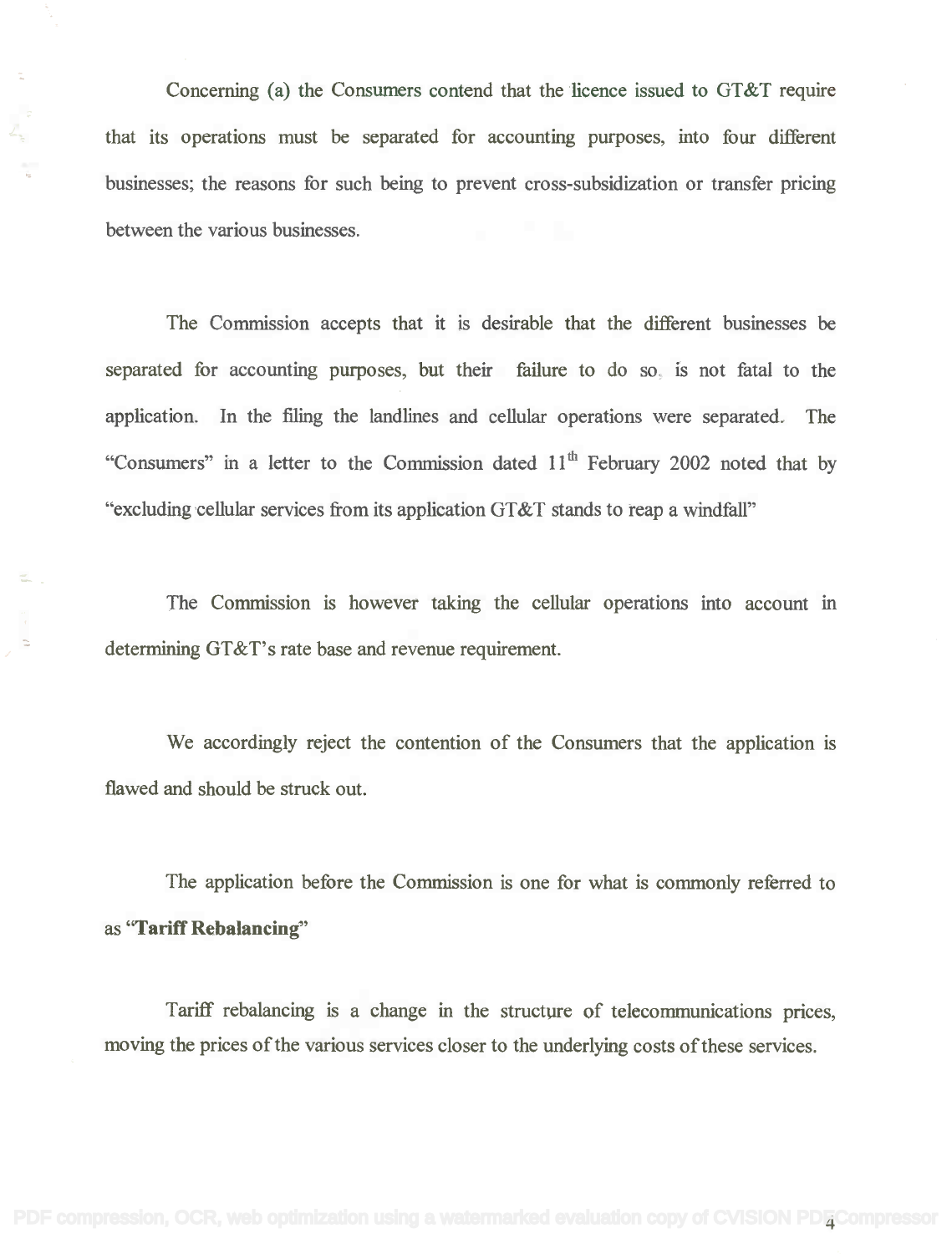We must not lose sight of the basic fact that these costs must be dedicated to We must not lose sight of the basic fact that these costs must be dedicated to public use, or in other words, costs for providing a service from which consumers will public use, or in other words, costs for providing a service from which consumers will benefit. benefit.

In our context because of the reduction of the settlement rate from 85 cents to 23 In our context because of the reduction of the settlement rate from 85 cents to 23 cents as a result of bilateral agreements between GT&T and the international carriers cents as a result of bilateral agreements between GT&T and the international carriers rebalancing would appear to involve reductions in the prices of international calls and , possibly increases in the line rental and the prices of local calls. possibly increases in the line rental and the prices of local calls.

There is increasing pressure from a number of sources for the payments for There is increasing pressure from a number of sources for the payments for terminating international calls world-wide to fall as it is generally accepted that they were terminating international calls world-wide to fall as it is generally accepted that they were well above cost. Since 1992 there has been a general tendency for accounting rates to well above cost. Since 1992 there has been a general tendency for accounting rates to fall over time, on average by 9% per annum worldwide. But costs have also been falling fall over time, on average by 9% per annum worldwide. But costs have also been falling with rapid advances in telecoms technology (Focus Group - ITU).

The FCC considers that settlement rates above cost lead to artificially high The FCC considers that settlement rates above cost lead to artificially high international calling prices for US consumers. It has adopted the Benchmarks order in an international calling prices for US consumers. It has adopted the Benchmarks order in an attempt to bring settlement rates closer to cost. In the FCC's views this will result in attempt to bring settlement rates closer to cost. In the FCC's views this will result in much lower prices paid by consumers for international calls, which in term will stimulate much lower prices paid by consumers for international calls, which in term will stimulate significant increases in traffic volumes. Indeed, Mr. Godfrey Statia, consultant to GT&T significant increases in traffic volumes. Indeed, Mr. Godfrey Statia, consultant to GT&T testified at our hearing that the rates have gone down to as low as 5 cents per minute in some countries as a result of the tremendous increase in the volume of international calls. some countries as a result of the tremendous increase in the volume of international calls.

ų.

An important and interesting contributing factor concerning the international An important and interesting contributing factor concerning the international market will be the pattern of migration. North America is the major destination country market will be the pattern of migration. North America is the major destination country for emigrating Guyanese. Migration leads to telecommunication flows between the for emigrating Guyanese. Migration leads to telecommunication flows between the countries as family and friends stay in contact by telephone. It may not be unreasonable countries as family and friends stay in contact by telephone. It may not be unreasonable to assume that relatives and friends overseas are more wealthy than their Guyanese to assume that relatives and friends overseas are more wealthy than their Guyanese counterparts and would be a reason for more calls from overseas than what would be counterparts and would be a reason for more calls from overseas than what would be going out. This pattern may result in a net settlement surplus to the local utility. going out. This pattern may result **in a** net settlement surplus to the local utility.

5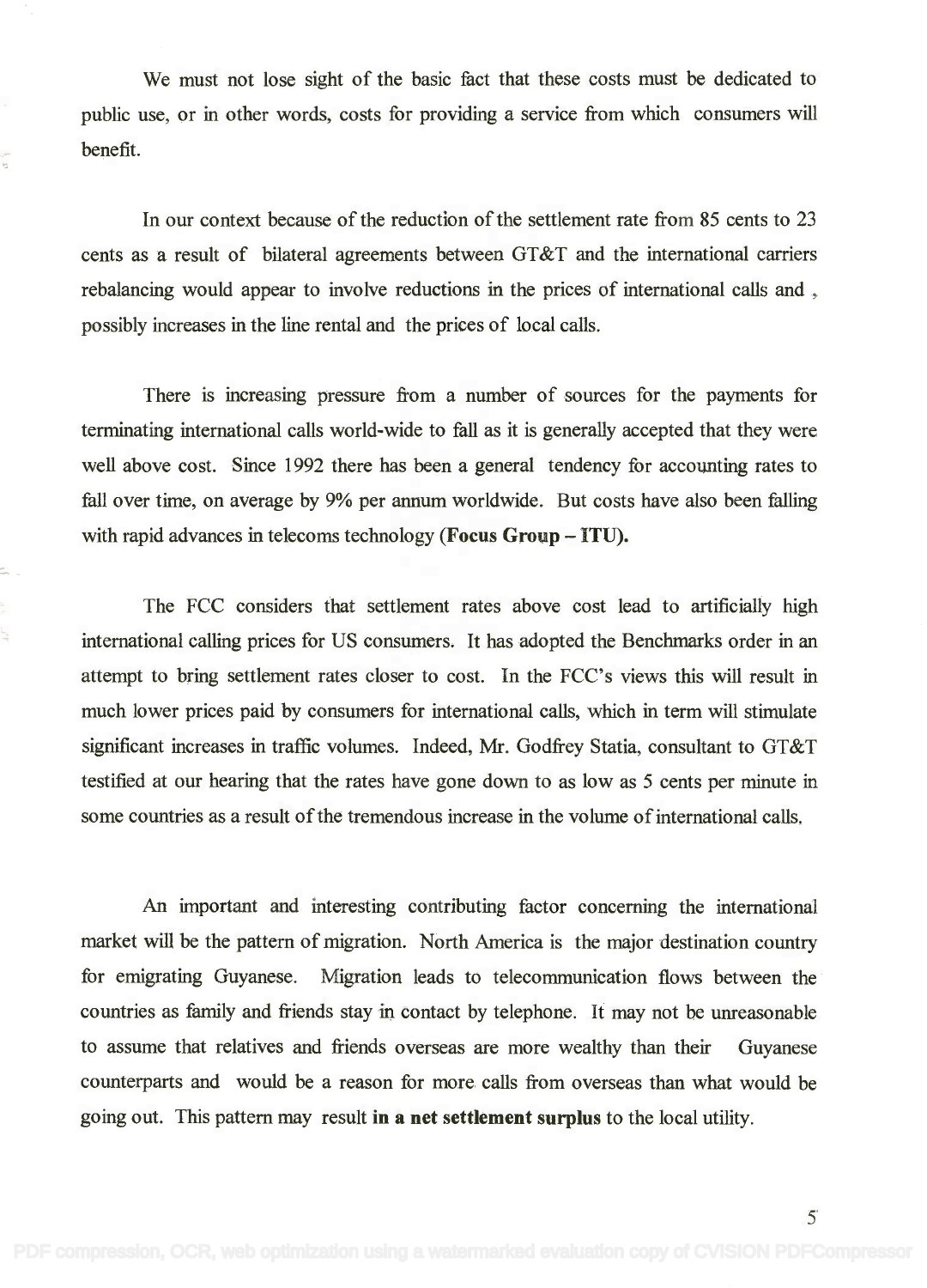The application by GT&T is under Section 41 of the PUC Act , and the The application by GT&T is under Section 41 of the PUC Act , and the Commission was of opinion that public interest required that a temporary rate be fixed to Commission was of opinion that public interest required that a temporary rate be fixed to be charged by GT&T pending the final decision in these proceedings. We held this view be charged by GT&T pending the final decision in these proceedings. We held this view since it is unlikely that the matter could be determined within the next three weeks as the since it is unlikely that the matter could be determined within the next three weeks as the application merited serious consideration, e.g. the testimony of witness and information application merited serious consideration, e.g. the testimony of witness and information supplied by GT&T; and other information supplied by the consumer groups: supplied by GT&T; and other information supplied by the consumer groups:

We accordingly suspended the operation of the rates filed by GT&T for six We accordingly suspended the operation of the rates filed by GT&T for six months with effect from the  $1<sup>st</sup>$  February 2002.

Our order which we make and contained in this decision is made without Our order which we make and contained in this decision is made **without** prejudice, as upon further information and investigation additional issues may arise and **prejudice,** as upon further information and investigation additional issues may arise and modification of our temporary order may be taken based upon further testimonies. modification of our temporary order may be taken based upon further testimonies.

We believe that with the full co-operation of all parties who have interest in this We believe that with the full co-operation of all parties who have interest in this matter permanent rates may be established by June 2002, which is within the six months matter permanent rates may be established by June 2002, which is within the six months time allowed between the filing and the rate setting. In the event that any requested time allowed between the filing and the rate setting. In the event that any requested information is not provided in a timely fashion the Act provides for extension of the information is not provided in a timely fashion the Act provides for extension of the interim period for another ninety days. interim period for another ninety days.

For the purposes of establishing temporary rates, we have computed the required For the purposes of establishing temporary rates, we have computed the required return as the product of 15% times the appropriate components of the test year rate base. return as the product of 15% times the appropriate components of the test year rate base.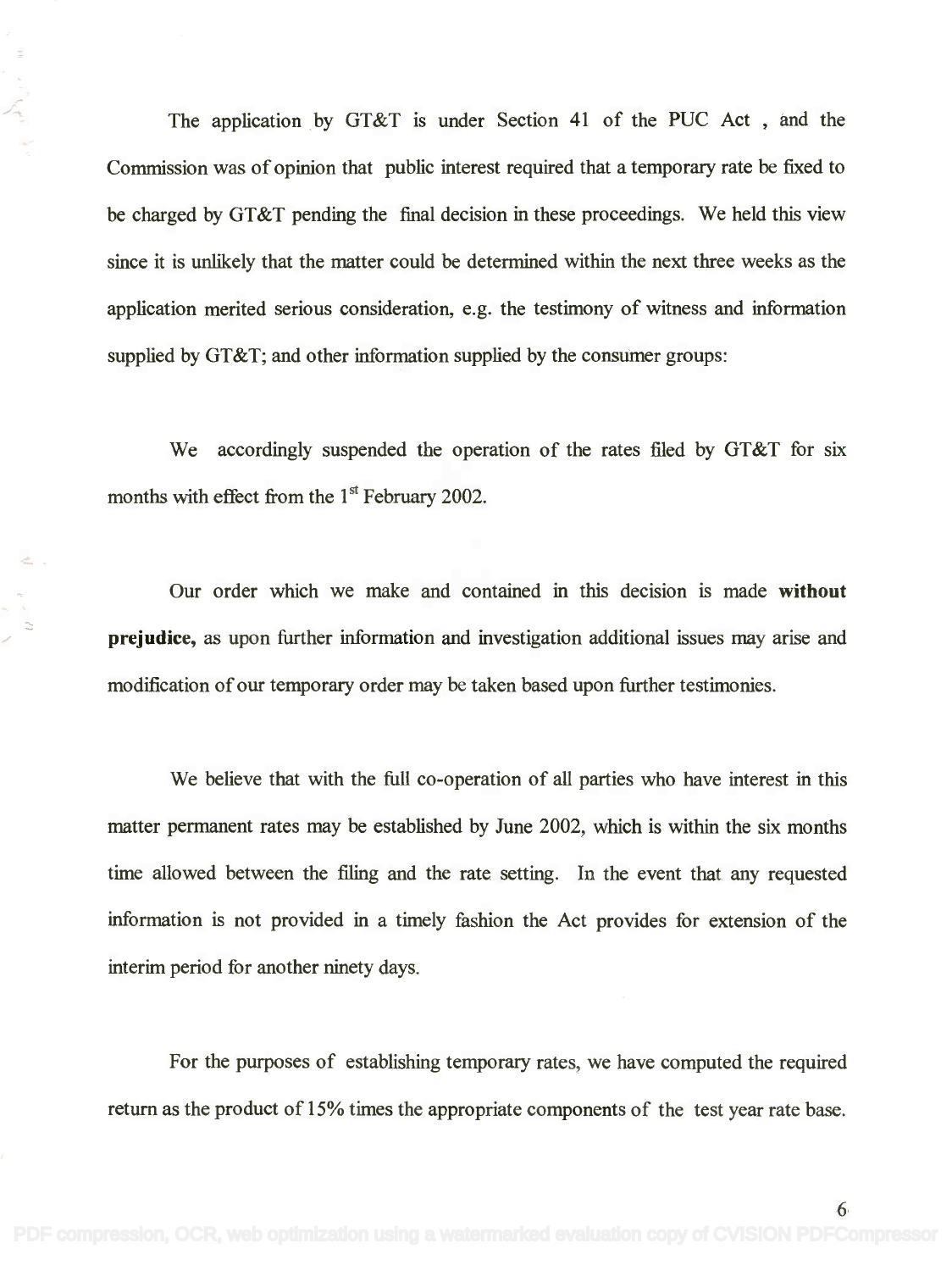The PUC's responsibilities with respect to the regulation of GT&T's rates are The PUC's responsibilities with respect to the regulation of GT&T's rates are contained in section 32 of the PUC Act of 1999, which states specifically: contained in section 32 of the PUC Act of 1999, which states specifically:

- (1) Every rate made, demanded or received by any public utility, from persons (1) Every rate made, demanded or received by any public utility, from persons making use of the service provided by it, shall be fair and reasonable and in making use of the service provided by it, shall be fair and reasonable and in conformity with any written law and such rules as the Commission may from time conformity with any written law and such rules as the Commissionmay from time to time prescribe. to time prescribe.
- (2) In determining the rate a public utility may charge for any service provided by it, (2) In determining the rate a public utility may charge for any service provided by it, the Commission shall have regard to consumer interest and investor interest and the Commission shall have regard to consumer interest and investor interest and to the rate of return obtained in other enterprises having commensurate risks, to the rate of return obtained in other enterprises having commensurate risks, provision of safe and adequate service at reasonable costs, and to assuring the provision of safe and adequate service at reasonable costs, and to assuring the financial integrity of the enterprise.

Temporary rates are defined in Section 43 of the Public Utilities Commission Act of Temporary rates are defined in Section 43 of the Public Utilities Commission Act of 1999. Specifically, section 43(1) states:

On a prima facie consideration of the criteria set forth in section 32(2) or, as the On a prima facie consideration of the criteria set forth in section 32(2) or, as the case may be, subject to the terms of any written law, license or agreement between the case may be, subject to the terms of any written law, license or agreement between the Government and a public utility or between the Government and an investor referred to in Government and a public utility or between the Government and an investor referred to in section 33, the Commission may, in any proceedings initiated under section 41(3) section 33, the Commission may, in any proceedings initiated under section 41(3) involving rate or rates charged or to be charged by a public utility, either upon its own involving rate or rates charged or to be charged by a public utility, either upon its own motion or upon a complaint, if the Commission is of the opinion that the public interest motion or upon a complaint, if the Commission is of the opinion that the public interest

[PDF compression, OCR, web optimization using a watermarked evaluation copy of CVISION PDFCompressor](http://www.cvisiontech.com)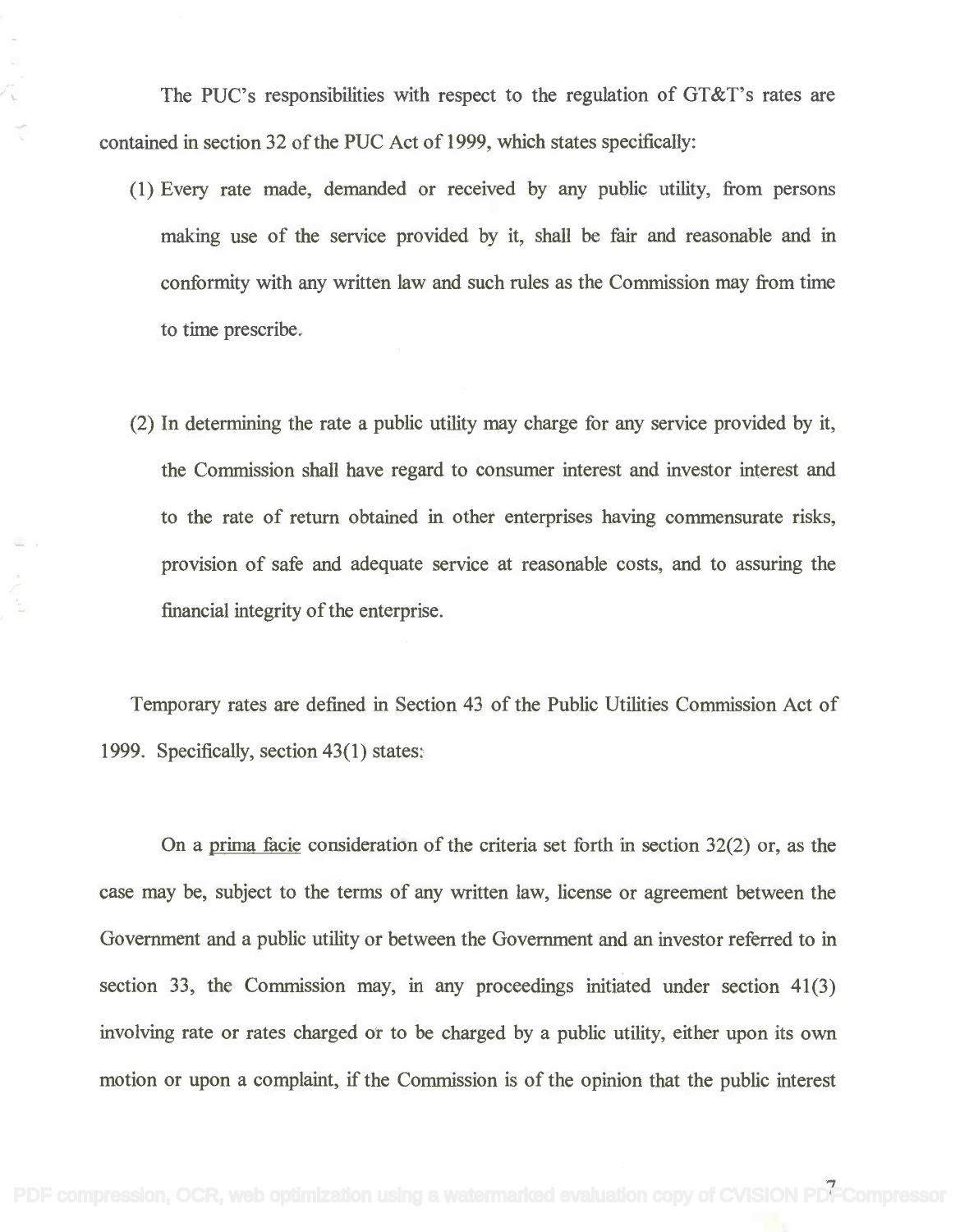so requires, by order fix a temporary rate or rates to be charged by such public utility so requires, by order fix a **temporary** rate or rates to be charged by such public utility pending the final decision in such proceedings. pending the final decision in such proceedings.

Section 43(3) of the Act states: - Section 43(3) of the Act states:-

Subject to sections 32(1) and 33, where the Commission, upon examination of Subject to sections 32(1) and 33, where the Commission, upon examination of any annual or other report or of any papers, records, books, or other documents or on the any annual or other report or of any papers, records, books, or other documents or on the appraisal of property of any public utility, is of the opinion that having regard to the appraisal of property of any public utility, is of the opinion that having regard to the criteria set forth in section 32(2), any rate or rate charged by such public utility are criteria set forth in section 32(2), any rate or rate charged by such public utility are producing a return in excess of a fair return upon the fair value of the property of such producing a return in excess of a fair return upon the fair value of the property of such public utility, used or useful in the service provided by it, the Commission may by order public utility, used or useful in the service provided by it, the Commission may by order fix for a trial period not exceeding six months such temporary rate or rates to be observed fix for a trial period not exceeding six months such temporary rate or rates to be observed by such public utility as, in the opinion of the Commission, will produce a fair return by such public utility as, in the opinion of the Commission, will produce a fair return upon the fair value, and the rate or rates so fixed shall be effective from the date specified upon the fair value, and the rate or rates so fixed shall be effective from the date specified in the order of the Commission and shall become permanent at the end of such trial in the order of the Commission and shall become permanent at the end of such trial period, unless modified or terminated at any time during such trial period by the period, unless modified or terminated at any time during such trial period by the Commission. Commission.

To the extent the permanent rates are different than those established as temporary To the extent the permanent rates are different than those established as temporary in this proceeding GT&T (or the ratepayer) will be made whole. Specifically, sections 46(1) and (2) of the Act state: 46(1) and (2) of the Act state:

(1) Subject to section 33, where any rate as finally determined by the Commission (1) Subject to section 33, where any rate as finallydetermined by the Commission is in excess of the rate existing prior to the filing with the Commission by a is in excess of the rate existing prior to the filing with the Commission by a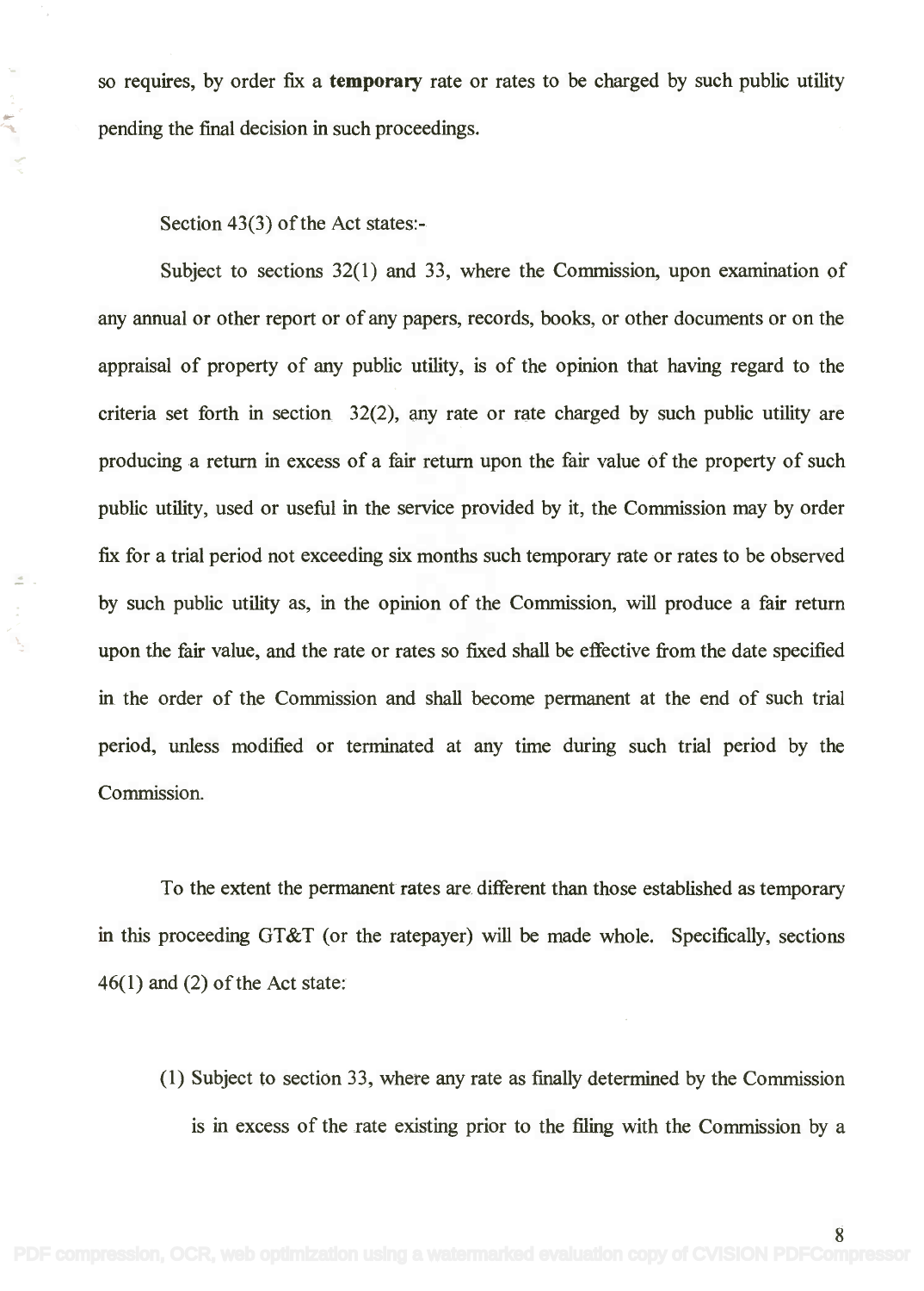public utility of a tariff stating a new rate under section 41(1), or of the rate public utility of a tariff stating a new rate under section 41(l), or of the rate fixed temporarily under section 43 then the public utility shall be permitted by fixed temporarily under section 43 then the public utility shall be permitted by the Commission to amortize and recover, by means of a temporary increase in the Commission to amortize and recover, by means of a temporary increase in the rate as finally determined, the sum which represents the difference the rate as finally determined, the sum which represents the difference between the gross revenue commencing on the date on which, under the between the gross revenue commencing on the date on which, under the notice given by it to the Commission, the new rate was to have come into notice given by it to the Commission, the new rate was to have come into effect and ending on the date on which the rate as finally determined by the effect and ending on the date on which the rate as finally determined by the Commission became effective, and the gross revenue which would have been Commission became effective, and the gross revenue which would have been received by the public utility during the same period if the rates as finally received by the public utility during the same period if the rates as finally determined by the Commission had been in effect.

(2) Subject to section 33, where, consequent on an order finally determining that a rate that a public utility is entitled to demand and receive for any service provided by it, any consumer becomes entitled to receive any sum from the provided by it, any consumer becomes entitled to receive any sum from the public utility, it shall be adjusted towards any sum likely to become due to the public utility, it shall be adjusted towards any sum likelyto become due to the public utility from the consumer for a reasonable future period, to be public utility from the consumer for a reasonable future period, to be determined by the Commission taking the interests of the public utility and the determined by the Commission taking the interests of the public utility and the consumer into consideration...,......".

In its filing GT&T estimated that with the reduction in the accounting rate, it In its filing OT&T estimated that with the reduction in the accounting rate, it would under-earn its authorized return of 15% in 2002. Although GT&T estimated that would under-earn its authorized return of 15% in 2002. Although OT&T estimated that an increase in traffic from the US would result in an additional \$1.1 billion in additional an increase in traffic from the US would result in an additional \$1.1 billion in additional revenues through "stimulation", the lost revenues that would result from the decreased revenues through "stimulation", the lost revenues that would result from the decreased accounting rate require additional net revenues of G\$4.4 billion to be derived through accounting rate require additional net revenues of 0\$4.4 billion to be derived through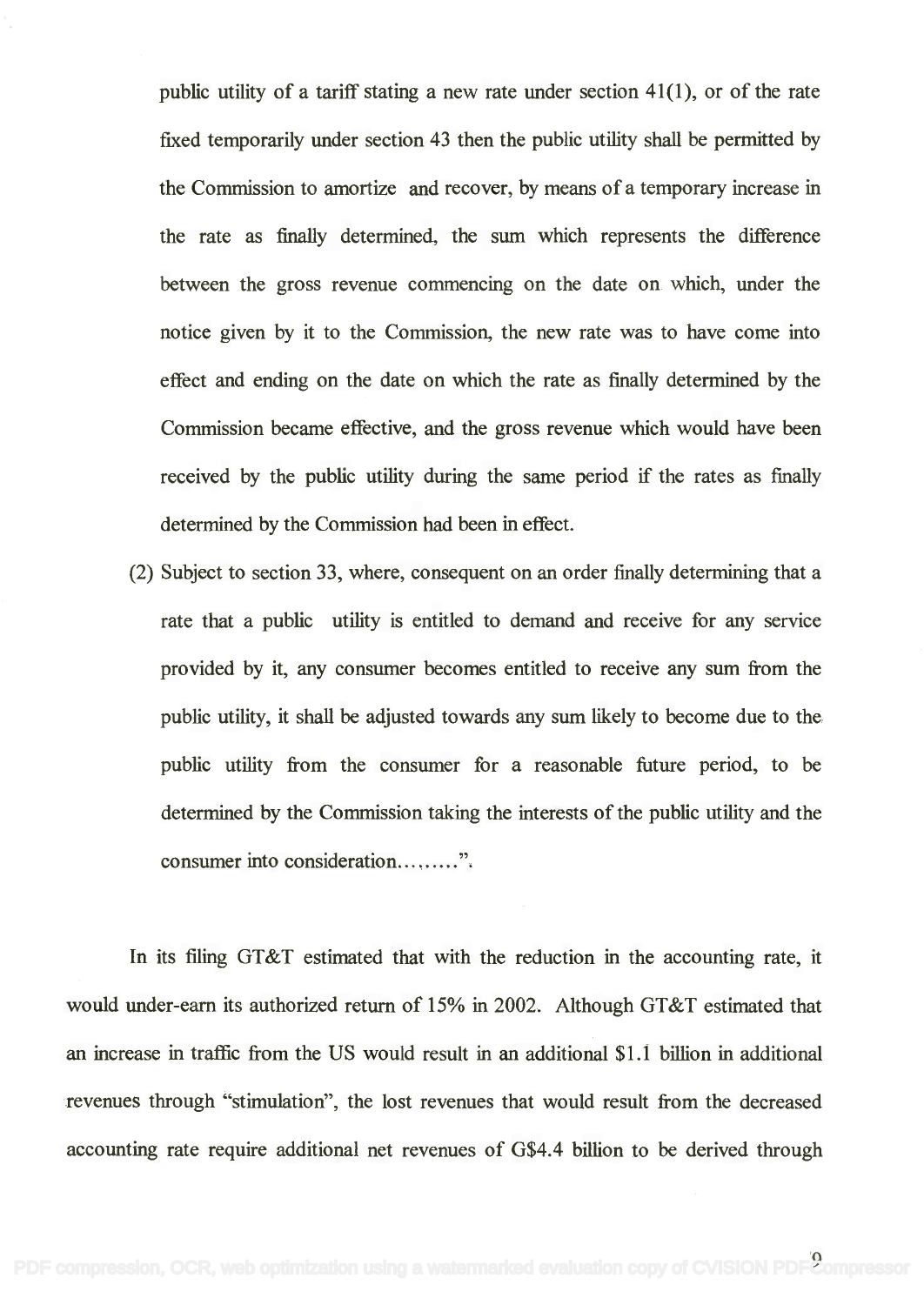increased Guyana rates. To recover the alleged deficiency, GT&T proposed increases in the basic monthly phone charges, increases in intra-exchange measured rates and to initiate charging for access to GT&T's exchange for Internet end users. Currently there is no charge for such access.

 $\alpha$ 

ų

We suspended GT&T's proposed rates at the hearing in January 2002. At the hearing, GT&T offered to exclude certain items from this temporary rate calculation; namely:- advisory fees, the working capital allowance requested by GT&T and the issue of the revaluation of assets over the past several years. When these issues are removed from the Tariff Notice 1-2001, GT&T's requirement for additional revenues is reduced from G\$4.4 billion to G\$2.9 billion. The rate filing and adjusted position are quantified below:

|                                    | <b>Filed Position</b><br>(G\$000's) | GT&T's<br><b>Adjusted</b><br><b>Position</b><br>(G\$000's) |
|------------------------------------|-------------------------------------|------------------------------------------------------------|
| <b>Rate Base</b>                   | \$18,175,362                        | \$15,445,994                                               |
| Return                             | 15%                                 | 15%                                                        |
| <b>Required Earnings</b>           | \$<br>2,726,304                     | \$2,316,892                                                |
| <b>Operating Expense</b>           | 8,454,367                           | 7,649,690                                                  |
| <b>Operating Taxes</b><br>÷        | 2,230,612                           | 1,895,639                                                  |
| Revenue Requirement                | \$13,411,284                        | \$11,862,221                                               |
| <b>Revenue at Existing Rates</b>   | 7,855,132                           | 7,855,132                                                  |
| <b>Additional Net Revenues</b>     | \$<br>5,556,152                     | \$<br>4,007,089                                            |
| Net Revenues from Stimulation      | 1,105,501                           | 1,105,501                                                  |
| Additional Local Revenues Required | \$4,451,101                         | $\mathbb{S}$<br>2,902,038                                  |
| % Increase                         | 56.7%                               | 36.9%                                                      |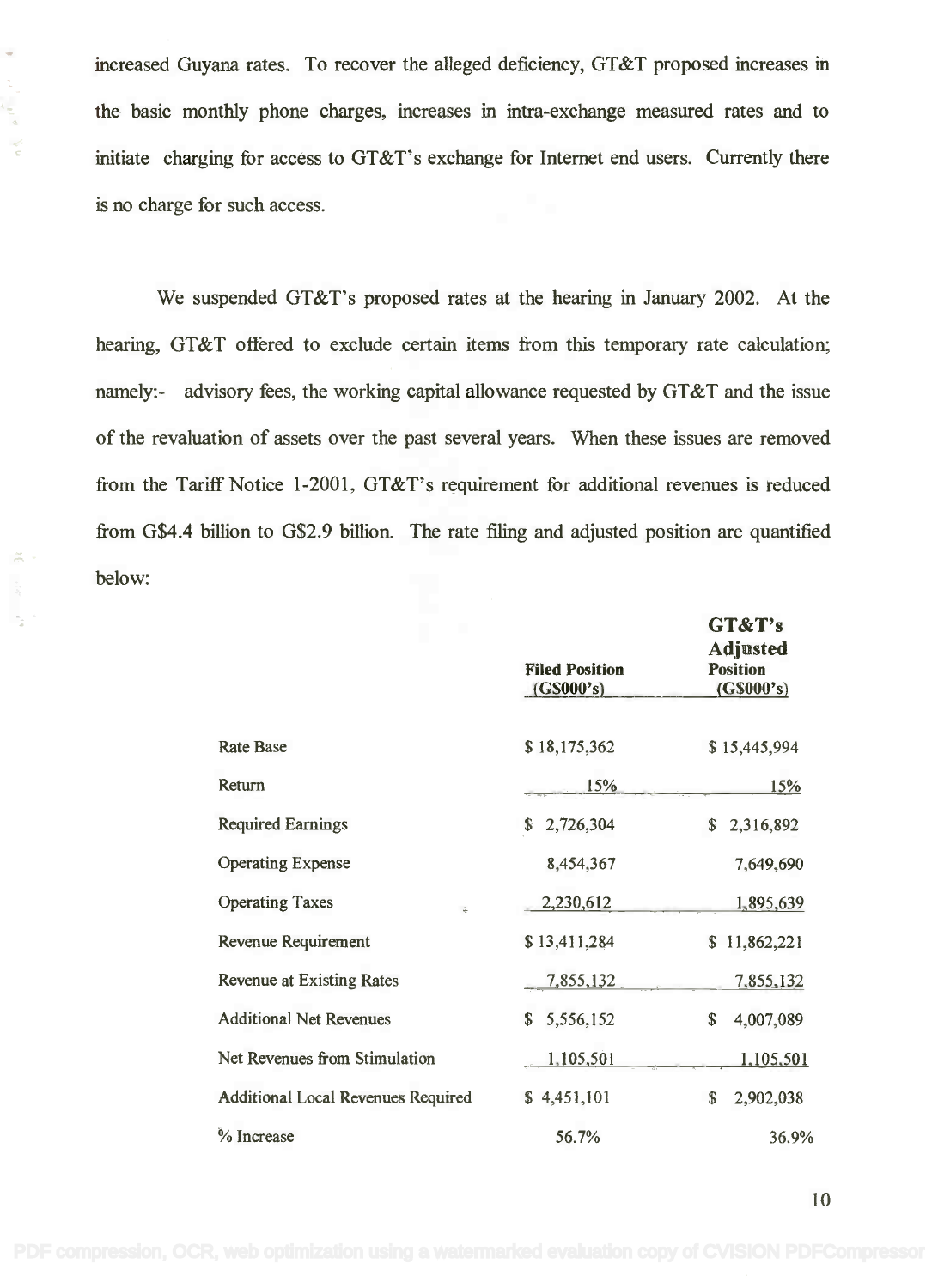A preliminary study of the data submitted to date has led the Commission to A preliminary study of the data submitted to date has led the Commission to conclude that a total of approximately G\$491 million (in net revenues) is additionally conclude that a total of approximately 0\$491 million (in net revenues) is additionally required from domestic service to ensure not less than 15% on capital dedicated to public use.

We reached our conclusion regarding the appropriate level of revenues for GT&T We reached our conclusion regarding the appropriate level of revenues for OT&T upon which to establish interim rates based upon our conclusions regarding the test year upon which to establish interim rates based upon our conclusions regarding the test year (calendar year ending December 2002). GT&T has proposed in its filing and adjusted (calendar year ending December 2002). OT&T has proposed in its filing and adjusted position to use the year 2002 as its test year. For establishing temporary rates, the position to use the year 2002 as its test year. For establishing temporary rates, the Commission accepts the use of the test year ending December 2002 as reasonable, but Commission accepts the use of the test year ending December 2002 as reasonable, but reserves its judgment on the forecasts until further investigation are carried out in the fixing of permanent rates. The actual results for 2002 will also be reviewed to verify to some measure the accuracy of the forecasts. For the purposes of the temporary rates, the some measure the accuracy of the forecasts. For the purposes of the temporary rates, the Commission has largely accepted GT&T forecasts for revenues and expenses. The Commission has largely accepted OT&T forecasts for revenues and expenses. The recommended rate increase includes all the labour and capital costs in that budget. recommended rate increase includes all the labour and capital costs in that budget. Therefore, any reductions in the budgeted labour and capital costs would require Therefore, any reductions in the budgeted labour and capital costs would require immediate corresponding downward adjustments to temporary rates.

Only recently a copy of the 2002 budget was received and it is noted that Only recently a copy of the 2002 budget was received and it is noted that many of the revenue and expense line items do not tie to the version of the budget many of the revenue and expense line items do not tie to the version of the budget that was filed with the Commission. This will be investigated further, but it is of note that was filed with the Commission. This will be investigated further, but it is of note that if the budget provided to us is the appropriate budget to be used in this filing, that if the budget provided to us is the appropriate budget to be used in this filing,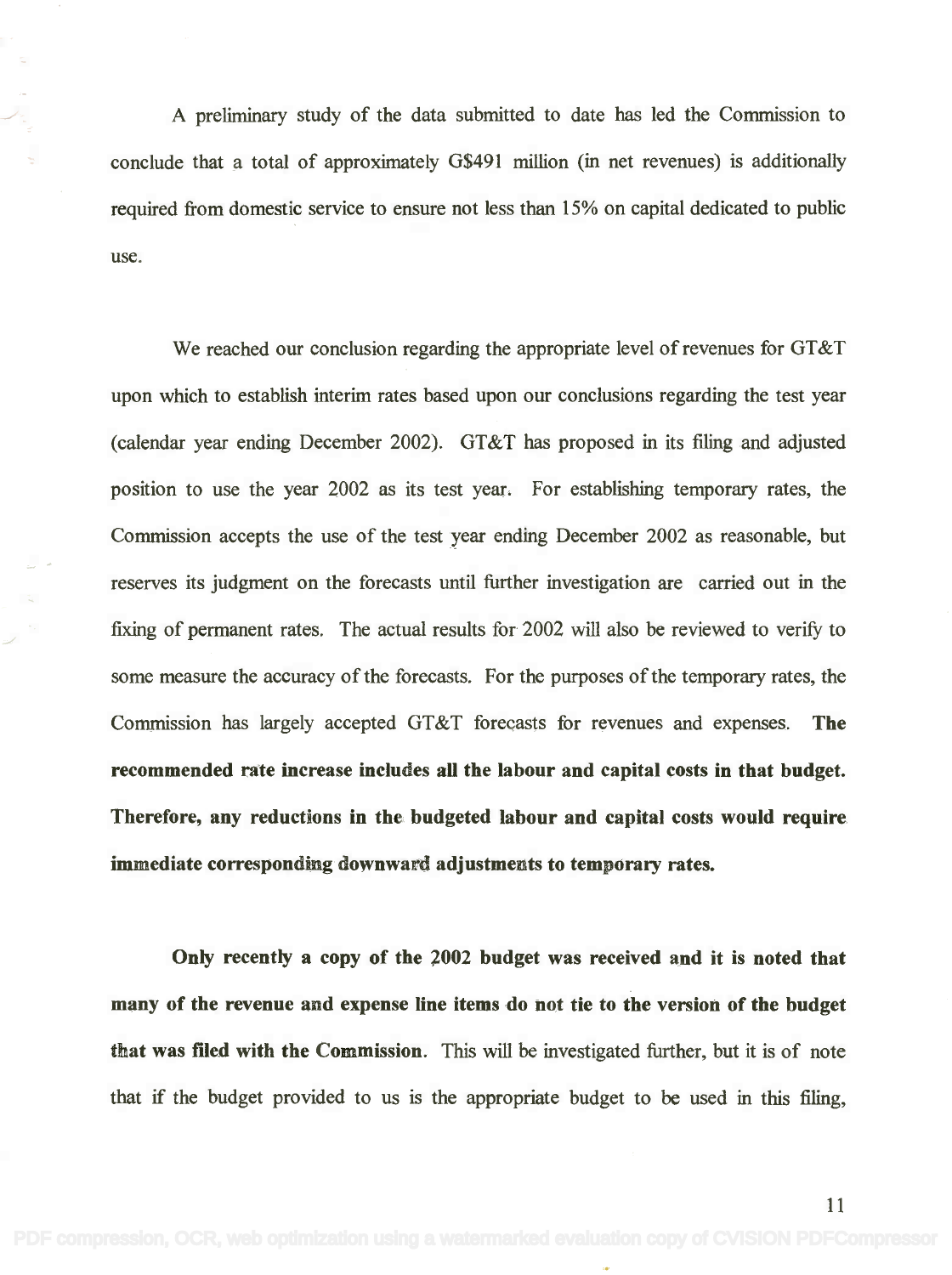GT&T's alleged deficiency would be less than originally filed. Further testing of the GT&T's alleged deficiency would be less than originally filed. Further testing of the budget projections will be a requirement before the setting of permanent rates. budget projections will be a requirement before the setting of permanent rates.

The Commission also accepts GT&T's proposal concerning deferring of PUC The Commission also accepts GT&T's proposal concerning deferring of PUC consideration of the appropriate level of advisory fees. The computation of GT&T's consideration of the appropriate level of advisory fees. The computation of GT&T's working capital and asset revaluation to be used in the determination of revenue working capital and asset revaluation to be used in the determination of revenue requirement has been changed.

## SUMMARY OF RATE BASE AND INCOME ADJUSTMENTS

To summarize:-

The test year ending December 31, 2002 forms a reasonable basis upon which to The test year ending December 31, 2002 forms a reasonable basis upon which to set rates. The rates set are based upon the entire operations of GT&T, including set rates. The rates set are based upon the entire operations of GT&T, including investment, revenues and expense from its cellular operations.

For the rate base, the average for calendar year 2002 of G\$11.9 billion was used For the rate base, the average for calendar year 2002 ofG\$I1.9 billion was used in the determination of required earnings adjusted for the following items. The average in the determination of required earnings adjusted for the following items. The average rate base was adjusted for:

- 1. The elimination of the Franchise Asset from the test year; 1. The eliminationof the Franchise Asset from the test year;
- 2. An allowance of G\$242 million for working capital; 2. An allowance ofG\$242 millionfor working capital;
- 3. Removal of the interest bearing account (other assets) which are 3. Removal of the interest bearing account (other assets) which are designated as sinking funds from the ratebase; and designated as sinking funds from the ratebase; and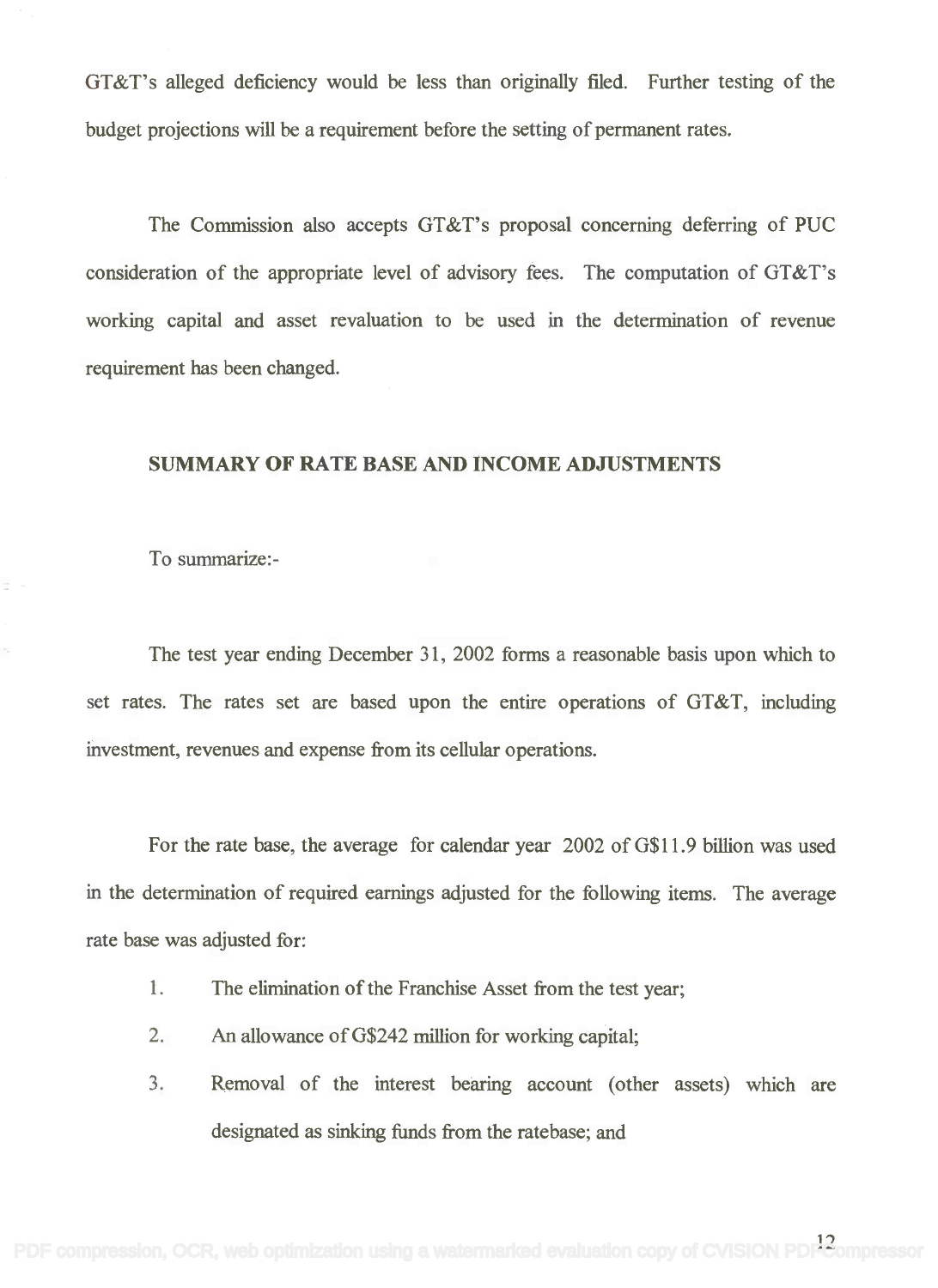4. The increases in the Plant and Accumulated Depreciation accounts that The increases in the Plant and Accumulated Depreciation accounts that result from the revaluation of GT&T's assets in 1994 and 1998. result from the revaluation ofGT&T's assets in 1994 and 1998.

See Schedules 1-3 attached hereto. See Schedules 1-3 attached hereto.

These adjustments are consistent with FCC procedures to determine appropriate These adjustments are consistent with FCC procedures to determine appropriate items of rate base. The Purchase Agreement calls for the use of FCC procedures. items of rate base. The Purchase Agreement calls for the use of FCC procedures. For the determination of income required by GT&T to meet both its legitimate For the determination of income required by GT&T to meet both its legitimate obligations, the interim rates were established using an after tax return of 15% on adjusted average rate base as discussed earlier. adjusted average rate base as discussed earlier.

An accounting rate of \$023 per minute for international calling services by An accounting rate of \$0.23 per minute for international calling services by AT&T and other carriers has been assumed in the test year results of international AT&T and other carriers has been assumed in the test year results of international incoming revenues and settlement expenses. The Commission has accepted GT&T's incoming revenues and settlement expenses. The Commission has accepted GT&T's calculation of the impact on GT&T of this reduction in the accounting rate in setting calculation of the impact on GT&T of this reduction in the accounting rate in setting temporary rates. Staff will review the work papers and actual results in 2002 to confirm that the accounting rates and agreements with the various carriers have confirm that the accounting rates and agreements with the various carriers have been modified before making a recommendation to the PUC on final rates. been modified before making a recommendation to the PUC on final rates.

In addition to the accounting rate adjustment, the estimate of the test year earnings In addition to the accounting rate adjustment, the estimate of the test year earnings at current rates in the forecast of test year results was modified for the following items at at current rates in the forecast of test year results was modified for the following items at a minimum – See Schedules 4-7.

1. Removal of all Advisory Fees (net of tax) from the cost of service as 1. Removal of all Advisory Fees (net of tax) from the cost of service as proposed by GT&T in the adjustment; proposed by GT&T in the adjustment;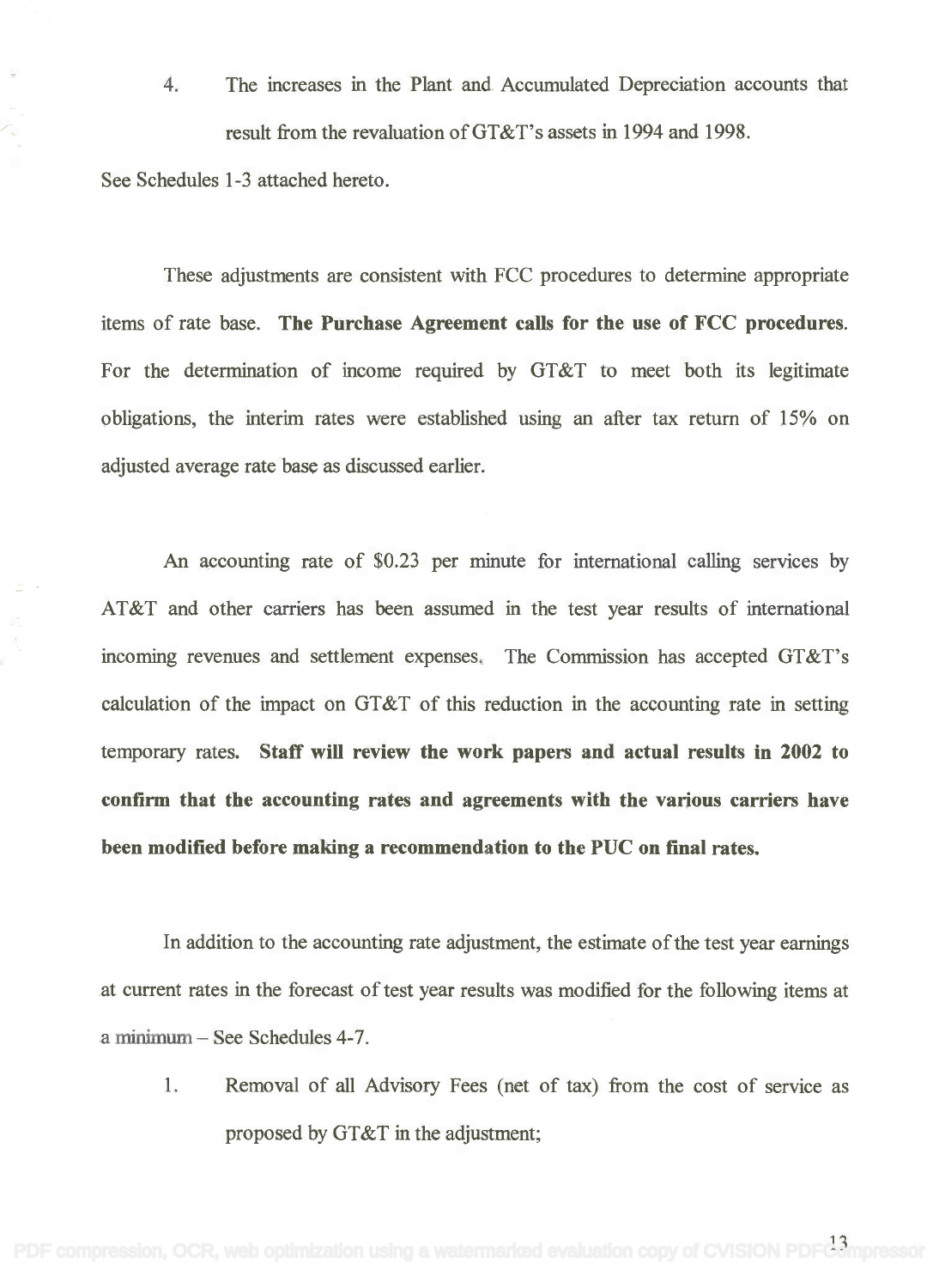- 2. Removal of the amortization expense related to the Franchise Asset from 2. Removal of the amortization expense related to the Franchise Asset from the cost of service (consistent with FCC procedures); and the cost of service (consistent with FCC procedures); and
- 3. Decrease in the amount of test year depreciation expense that represents 3. Decrease in the amount of test year depreciation expense that represents the increased depreciation expense from the asset revaluation, which the increased depreciation expense from the asset revaluation, which GT&T has affirmed that it had omitted.

The result earnings (included the recommended increase) will result in a 15% The result earnings (included the recommended increase) will result in a 15% return on rate base. return on rate base.

GT&T should continue to accrue depreciation expense on a straight -line **GT&T should continue to accrue depreciation expense on a straight-line** basis (at calendar 2000 depreciation rates) and not adjust the method of rates of depreciation without a formal filing to the PUC and subsequent approval by the Commission in this or future Tariff Notices. **Commission in this or future Tariff Notices.**

GT&T's request for rates for time charges for connection to the Internet is denied GT&T's request for rates for time charges for connection to the Internet is denied at this time. at this time.

## JUSTIFICATION FOR ADJUSTMENTS IN THE ESTABLISHMENT OF **JUSTIFICATION FOR ADJUSTMENTS IN THE ESTABLISHMENT OF** TEMPORARY RATES **TEMPORARY RATES**

## Rate Base:

Franchise investment The test year average of the unamortized balance of the **Franchise investment -** The test year average of the unamortized balance of the excess purchase price over book value was removed from rate base. This is consistent excess purchase price over book value was removed from rate base. This is consistent with the FCC's rules for determining rate base as required by the Purchase Agreement. with the FCC's rules for determining rate base as required by the Purchase Agreement.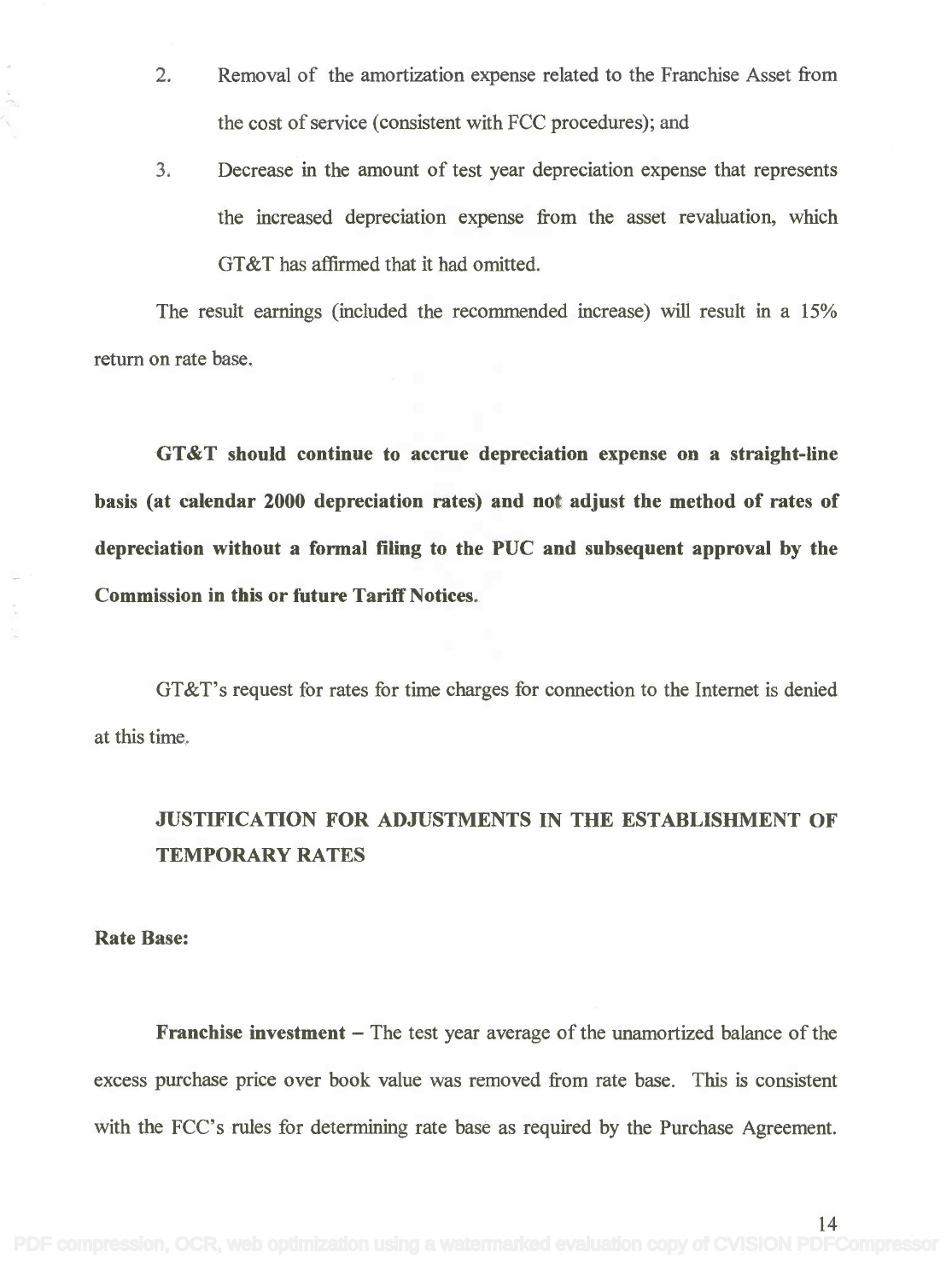This adjustment is consistent with Part 65 of the FCC's rules regarding rate base items This adjustment is consistent with Part 65 of the FCC's rules regarding rate base items and with prior Guyana PUC decisions. This Franchise Asset is sometimes referred to as and with prior Guyana PUC decisions. This Franchise Asset is sometimes referred to as Goodwill. This asset is not one of the items of rate base permitted in the practice and Goodwill. This asset is not one of the items of rate base permitted in the practice and procedures of the FCC. A listing of all permitted rate base items is contained in 47 procedures of the FCC. A listing of all permitted rate base items is contained in 47 CFR 65.820, from which goodwill is excluded. Moreover, goodwill is required to be CFR 65.820, from which goodwill is excluded. Moreover, goodwill is required to be amortized to Account 7360, Other Non-operating Income, a below-the-line item and amortized to Account 7360, Other Non-operating Income, a below-the-line item and therefore not included in the cost of regulated services. This adjustment is consistent therefore not included in the cost of regulated services. This adjustment is consistent with the FCC principle and removes an asset from the rate base from which no benefit to ratepayers occurs. GT&T included in its rate base the unamortized excess cost (or goodwill) that it paid to originally acquire GT&T in its updated filing. goodwill) that it paid to originallyacquire GT&T in its updated filing.

Working Capital - The Commission has modified GT&T's adjusted position on working capital. This Company has not used a practice consistent with the practices and working capital. This Company has not used a practice consistent with the practices and procedures of the United States Federal Communications Commission (FCC) as the procedures of the United States Federal Communications Commission (FCC) as the Company is required to do under Article 6.9B of the Purchase Agreement. FCC rules, Company is required to do under Article 6.9B of the Purchase Agreement. FCC rules, contained in 47 CFR 65.820, provide three options for a Class B company such as contained in 47 CFR 65.820, provide three options for a Class B company such as GT&T. It may produce for the Commission's review a full lead-lag study, follow a GT&T. It may produce for the Commission's review a full lead-lag study, follow a formula specifying the computations to be made to arrive at a cash working capital allowance, or it may use an amount equal to 15 days of its cash operating expenses allowance, or it may use an amount equal to 15 days of its cash operating expenses including interest. The latter methodology would derive GT&T's working capital including interest. The latter methodology would derive GT&T's working capital allowance of only G\$0.24 billion using the pro forma test year results. Specifically, allowance of only G\$0.24 billion using the pro forma test year results. Specifically, regarding the working cash method, the FCC Order states: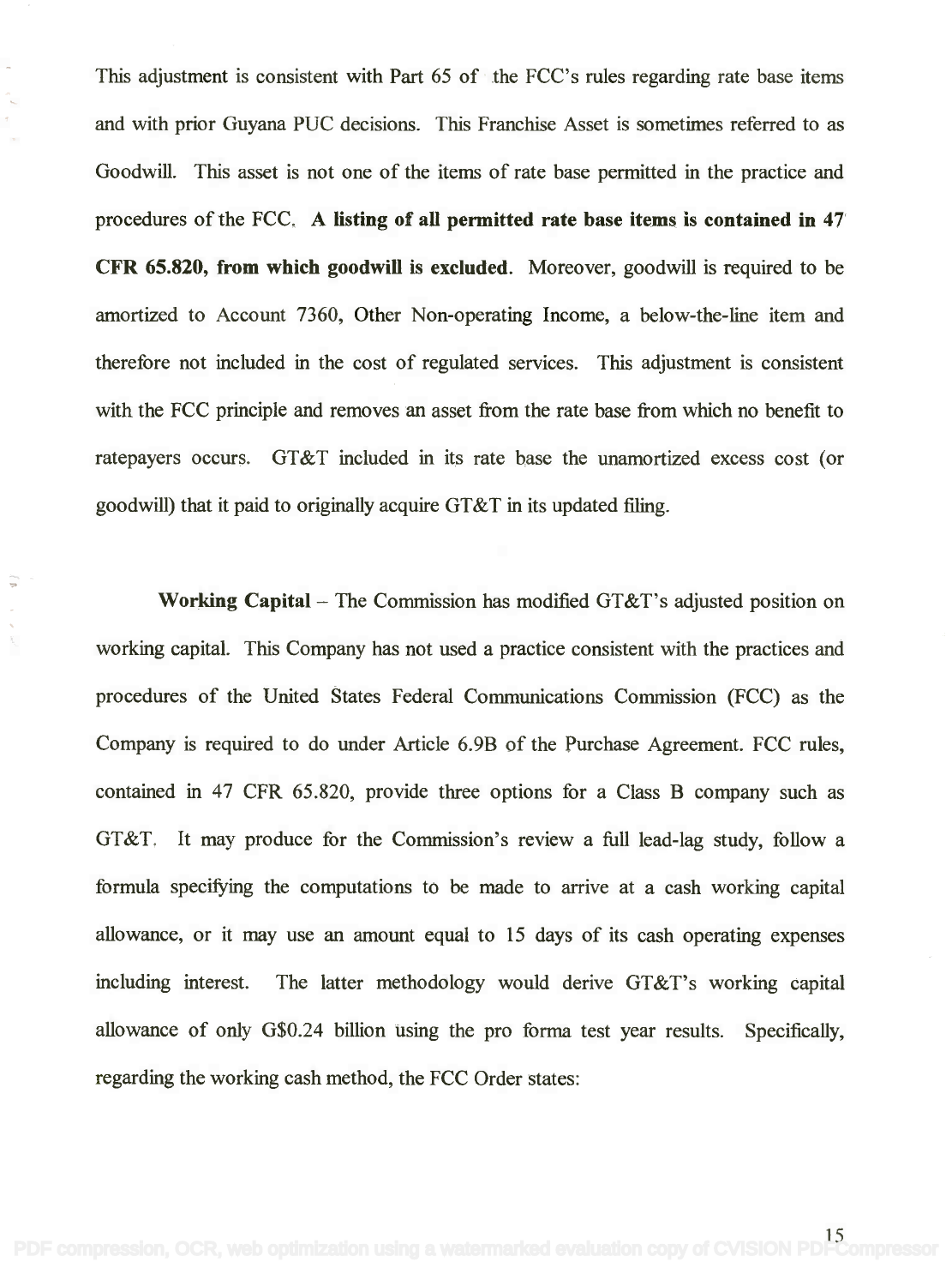"A Class B Carrier will be permitted to include in the rate base a standard cash "A Class B Carrier will be permitted to include in the rate base a standard cash working capital allowance equal to 15 days of its cash operating expenses.....We revise the rule to specifically mention that interest should be included in cash revise the rule to specifically mention that interest should be included in cash expenses and that both depreciation and amortization should be deductions from expenses and that both depreciation and amortization should be deductions from total operating expenses to determine cash operating expenses".

The method chosen by GT&T to measure the allowance for working capital is The method chosen by GT&T to measure the allowance for working capital is based upon its balance sheet and assumes that the net balance of cash and receivables less based upon its balance sheet and assumes that the net balance of cash and receivables less payables and liabilities correctly measure the working capital requirement on a payables and liabilities correctly measure the working capital requirement on a normalized basis. This method is not permitted by the FCC and we reject it. The FCC requires that if the utility desires a return on working capital, a lag study needs to be performed to determine the appropriate level of that allowance. This study measures the performed to determine the appropriate level of that allowance. This study measures the timing of payments and receipts to and from the utility and measures the cash flows of timing of payments and receipts to and from the utility and measures the cash flows of the utility. The net result of the study determines the appropriate allowance. the utility. The net result of the study determinesthe appropriate allowance.

Sinking Funds The last rate base adjustment that was made is related to the **Sinking Funds -** The last rate base adjustment that was made is related to the removal of the test year balance of other assets, which have been designated sinking removal of the test year balance of other assets, which have been designated sinking funds in the budget. These funds are derived from cash amounts provided by the funds in the budget. These funds are derived from cash amounts provided by the ratepayer. Interest income is recorded "below the line" and is in general not considered operating income, by the FCC. These amounts are essentially in escrow waiting to be paid out. This does not qualify as rate base under FCC rules and is not capital dedicated paid out. This does not qualify as rate base under FCC rules and is not capital dedicated to public use. to public use.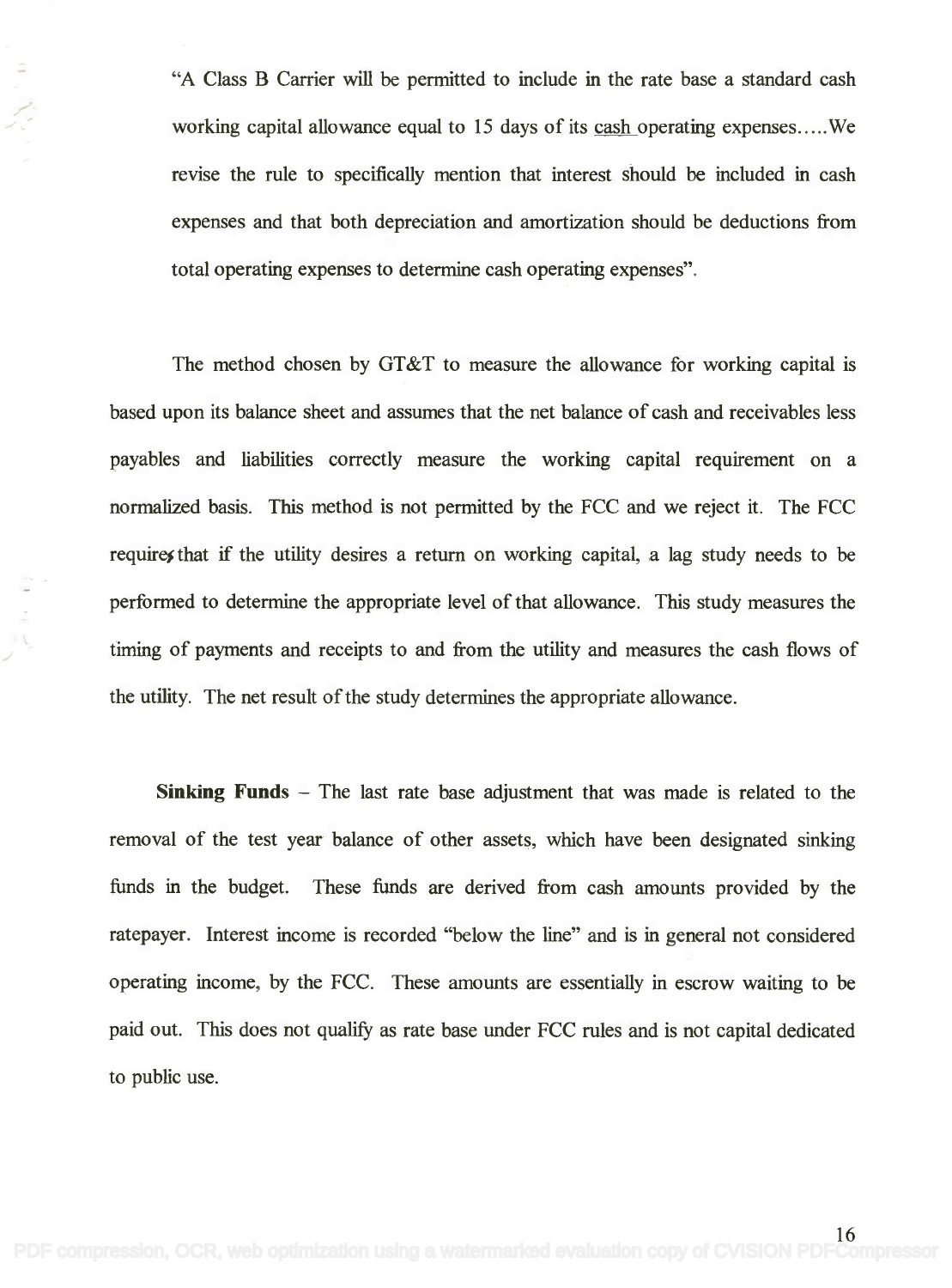## Operating Income **Operating Income**

k.

Ì

As indicated earlier, the Commission has accepted GT&T's Fiscal Year Budget As indicated earlier, the Commission has accepted GT&T's Fiscal Year Budget projections and its estimation of the impact on international revenues of the decreased projections and its estimation of the impact on international revenues of the decreased accounting rate. The only adjustments that were made (other than removal of advisory accounting rate. The only adjustments that were made (other than removal of advisory fees) are the amortization of the franchise and the impact of the revaluation on fees) are the amortization of the franchise and the impact of the revaluation on depreciation expense. The expense related to a forty-year amortization of the GT&T's depreciation expense. The expense related to a forty-year amortization of the GT&T's goodwill or purchase price in excess of book value was eliminated for the same reasons **goodwill** or purchase price in excess of book value was eliminated for the same reasons that it was removed from rate base. The FCC's rules do not permit inclusion of this expense for rate making purposes. expense for rate making purposes.

The Commission has eliminated the total amount of test year advisory fees from The Commission has eliminated the total amount of test year **advisory fees** from the cost of service as proposed by GT&T in the establishment of temporary rates. The the cost of service as proposed by GT&T in the establishment of temporary rates. The last adjustment that we make is an estimation of the annual impact of the re-valuation last adjustment that we make is an estimation of the annual impact of the re-valuation adjustments that GT&T has made. GT&T has eliminated the rate base impact of these adjustments that GT&T has made. GT&T has eliminated the rate base impact of these adjustments, but failed to remove the increased depreciation expense that would result adjustments, but failed to remove the increased **depreciation expense** that would result from the restatement of assets to a larger Guyana value. from the restatement of assets to a larger Guyana value.

For our purposes, at the present time, we do not have a trend in relation to the For our purposes, at the present time, we do not have a trend in relation to the volume of calls as the impact has not been felt. In due course when figures are available volume of calls as the impact has not been felt. In due course when figures are available we will of course factor this into the configuration when we consider permanent rates. we will of course factor this into the configuration when we consider permanent rates.

That GT&T has applied to rebalance the rates is based on their perception that the That GT&T has applied to rebalance the rates is based on their perception that the prices for domestic services are below cost which losses are recovered from or sustained prices for domestic services are below cost which losses are recovered from or sustained by profits from international calls. by profits from international calls.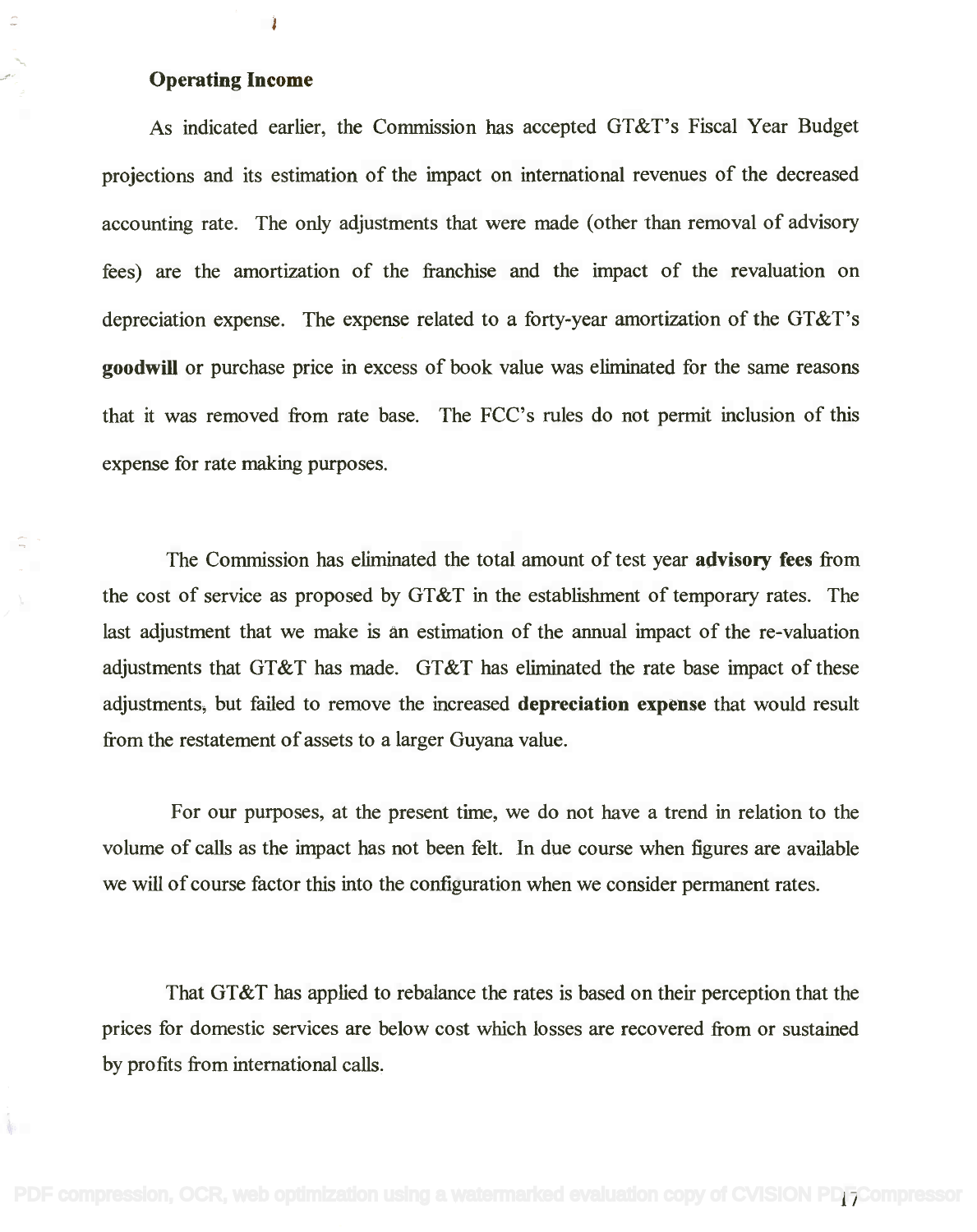If the profitability earned by GT&T on the incoming international calls was to fall If the profitability earned by GT&T on the incoming international calls was to fall by a sufficiently large amount to reduce its return below the 15% minimum to which it is by a sufficiently large amount to reduce its return below the 15% minimum to which it is entitled the price for the other services would have to rise to allow it to earn the permitted rate of return. Such increases, however, could possibly be offset by decreases in unit costs deriving from improved operational efficiency and adoption of cheaper new costs deriving from improved operational efficiency and adoption of cheaper new technology. technology.

The most appropriate way for the structure of prices to be examined would be in The most appropriate way for the structure of prices to be examined would be in relation to the costs of the several services offered by GT&T. We need the cost information to identify the extent of unbalanced tariffs before we can properly rebalance information to identify the extent of unbalanced tariffs before we can properly rebalance the rates. We will have to understand and be satisfied about the basis of this derivation. the rates. We will have to understand and be satisfied about the basis of this derivation.

One of the tasks to progress the issue of tariff rebalancing will be the investigation One of the tasks to progress the issue of tariff rebalancing will be the investigation of relevant and robust cost information. We cannot reach firm conclusions on of relevant and robust cost information. We cannot reach firm conclusions on rebalancing until the existence and extent of unbalanced tariffs is properly established. rebalancing until the existence and extent of unbalanced tariffs is properly established.

The Public Utilities Commission has a pivotal role in the matter of rate fixing and The Public Utilities Commission has a pivotal role in the matter of rate fixing and we wish to assure both the utility and the consumers that our findings are intended to we wish to assure both the utility and the consumers that our findings are intended to strike a reasonable balance in this regard. strike a reasonable balance in this regard.

## ORDER

The Commission has considered the submissions made on behalf of GT&T and the Consumer Groups and in the light of all the above and bearing in mind that GT&T is the Consumer Groups and in the light of all the above and bearing in mind that GT&T is entitled to a minimum of fifteen percent (15%) rate of return on capital dedicated to public use, the Commission has proceeded to determine temporary rates as stated below:- public use, the Commission has proceeded to determine temporary rates as stated below:-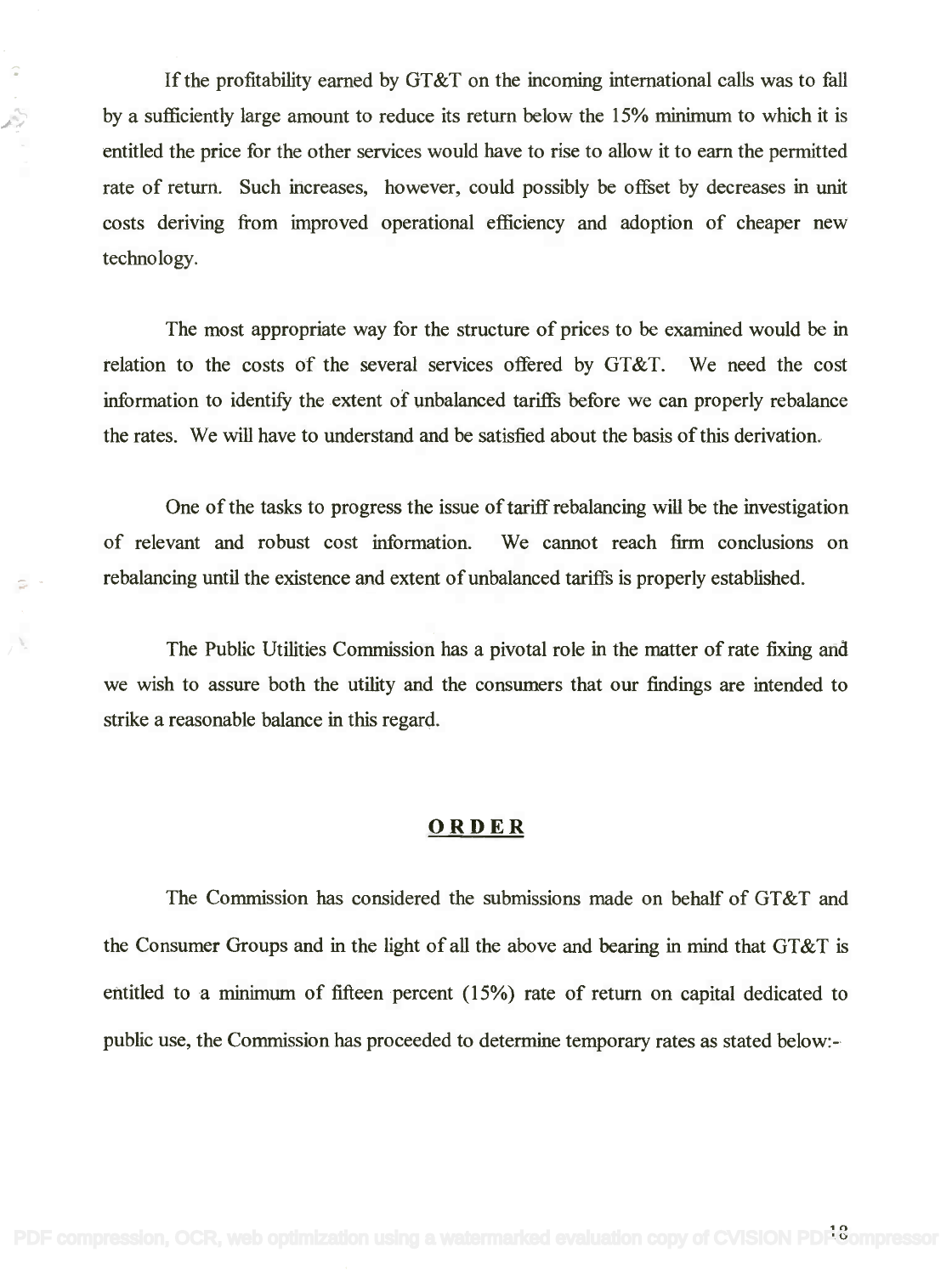(a) There shall be two periods for all calls, international and local, to be called the (a) There shall be two periods for all calls, international and local, to be called the `Peak' and `Off Peak'. **'Peak' and** 'Off Peak'.

Peak Periods are from 6a.m. to 6 p.m. from Mondays to Fridays. **Peak Periods** are from 6a.m. to 6 p.m. from Mondaysto Fridays.

Off Peak Periods are from 6 p.m. to 6 a.m. Mondays to Fridays, and all day **Off Peak** Periods are from 6 p.m. to 6 a.m. Mondays to Fridays, and all day Saturdays, Sundays and all public holidays. Saturdays, Sundays and all public holidays.

There shall be no Second Off- Peak Period. There shall be no Second Off- Peak Period.

- (b) For all countries except the USA and UK the current Peak rates remain, and the (b) For all countries except the USA and UK the current Peak rates remain, and the Off Peak rates shall be the rates currently charged for the First Off Peak period. Off Peak rates shall be the rates currently charged for the First Off Peak period.
- (c) The charge for the USA and UK shall be as follows:

|                       | <b>USA</b>                  | UK     |
|-----------------------|-----------------------------|--------|
| <b>Peak Rates</b>     | G\$100<br><b>CONTRACTOR</b> | G\$136 |
| <b>Off-Peak Rates</b> | G\$90                       | G\$123 |

- (d) The local rates shall be as follows: (d) The local rates shall be as follows:
	- (i) Intra-exchange rates: (i) Intra-exchange rates:

Peak - G\$0.60 per minute Peak -

Off- Peak- G\$0.30 per minute Off- Peak-

- (ii) Inter-exchange rates are as set out in schedule 8 hereto attached. (ii) Inter-exchange rates are as set out in schedule 8 hereto attached.
- (iii) Line rentals are as follows: (iii) Line rentals are as follows:

Residential Main Line (first and second line)- G\$500.00 per month

Residential Main Line ( Third and subsequent line) - G\$750.00 per month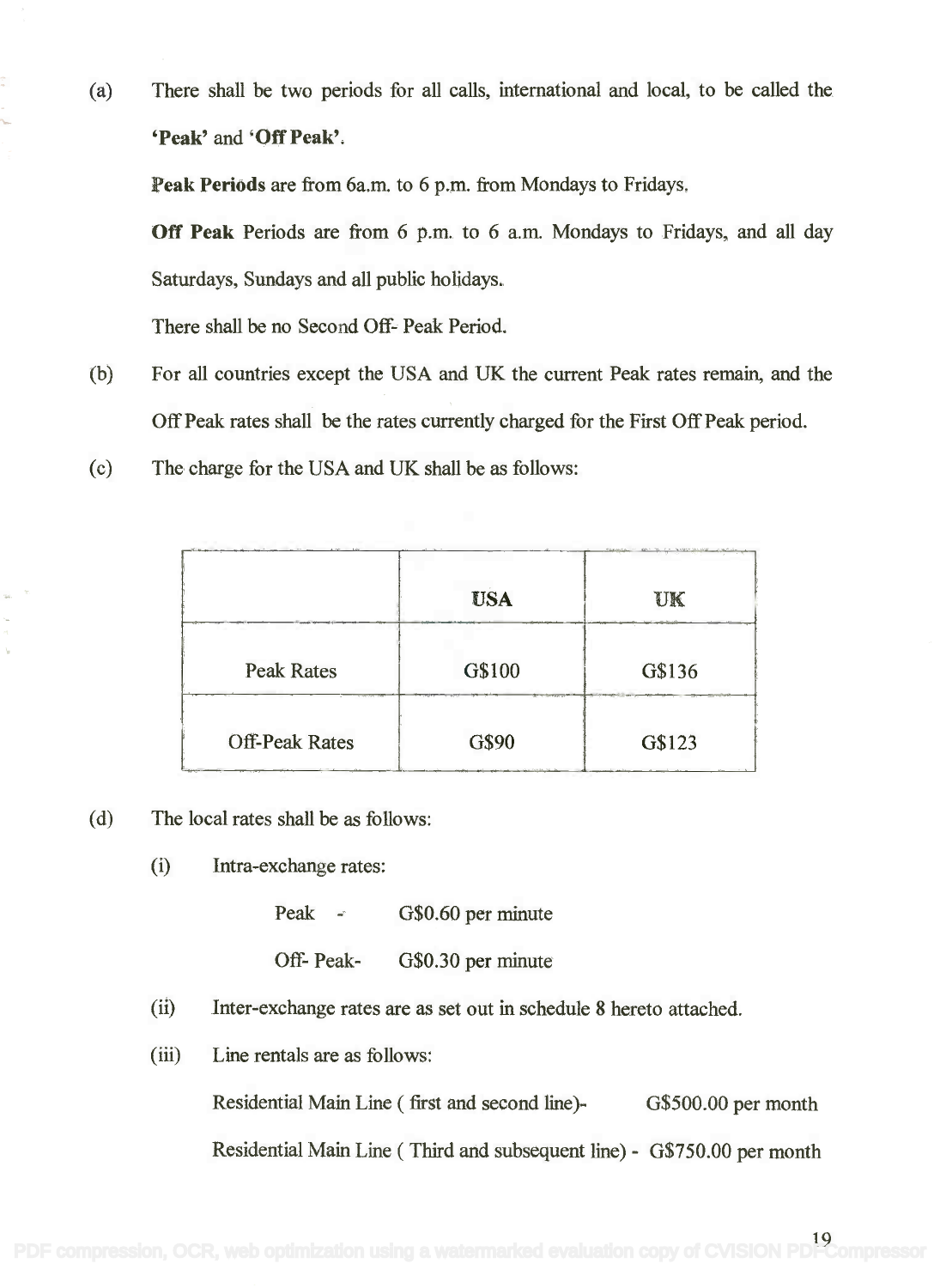Business Main Line ( first four lines) -G\$1,500.00 per month

(iv) All other charges/rates for services not mentioned above or in Schedule 8 remain in force.

The temporary rates fixed by this Order shall come into operation with effect from 12.00 midnight between the  $31<sup>st</sup>$  January and  $1<sup>st</sup>$  February, 2002, and shall continue to be in force until the final decision or unless modified or terminated by the Commission. The notice of suspension by the Commission of the rates filed and proposed by GT&T in Tariff Notice 1/2001 is terminated with effect from the date and time of the coming into operation of the temporary rates.

GT&T is directed to make public for the benefit of consumers and members of the public the new tariff in accordance with the law.

Dated this  $18<sup>th</sup>$  day of February, 2002.

(Sgd.) . .(Sgd.) . Prem Persaud, C.C.H. Chairman **Prem Persaud, C.C.H .**

(Sgd.) ........ .(Sgd.) . **L.J.P. Willems, A.A. .** *Member* 

(Sgd.) ........ .(Sgd.) . **Hugh George** Member

(Sgd.) ......... (Sgd.) . **Badrie Persaud** Member